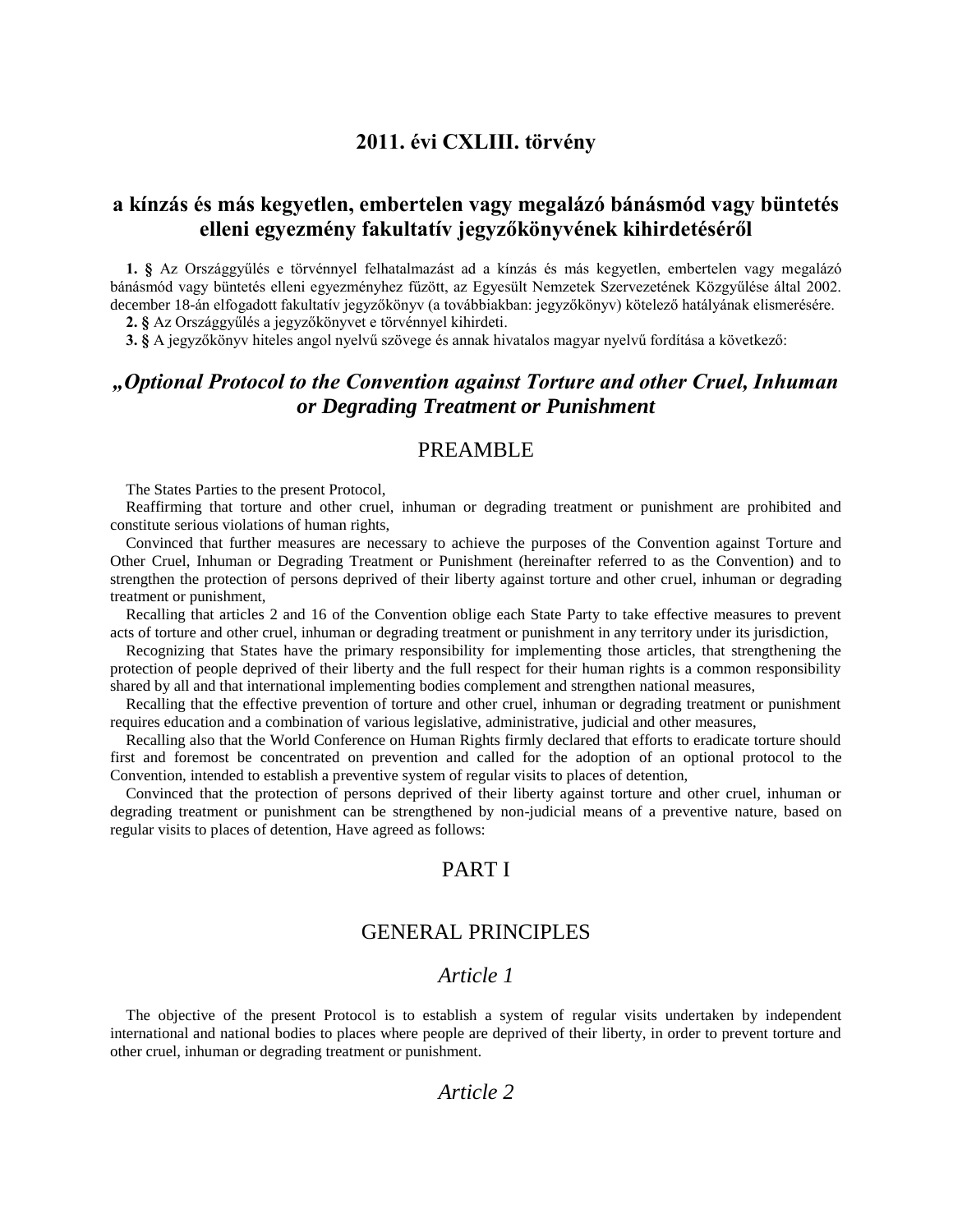1. A Subcommittee on Prevention of Torture and Other Cruel, Inhuman or Degrading Treatment or Punishment of the Committee against Torture (hereinafter referred to as the Subcommittee on Prevention) shall be established and shall carry out the functions laid down in the present Protocol.

2. The Subcommittee on Prevention shall carry out its work within the framework of the Charter of the United Nations and shall be guided by the purposes and principles thereof, as well as the norms of the United Nations concerning the treatment of people deprived of their liberty.

3. Equally, the Subcommittee on Prevention shall be guided by the principles of confidentiality, impartiality, nonselectivity, universality and objectivity.

4. The Subcommittee on Prevention and the States Parties shall cooperate in the implementation of the present Protocol.

# *Article 3*

Each State Party shall set up, designate or maintain at the domestic level one or several visiting bodies for the prevention of torture and other cruel, inhuman or degrading treatment or punishment (hereinafter referred to as the national preventive mechanism).

# *Article 4*

1. Each State Party shall allow visits, in accordance with the present Protocol, by the mechanisms referred to in articles 2 and 3 to any place under its jurisdiction and control where persons are or may be deprived of their liberty, either by virtue of an order given by a public authority or at its instigation or with its consent or acquiescence (hereinafter referred to as places of detention). These visits shall be undertaken with a view to strengthening, if necessary, the protection of these persons against torture and other cruel, inhuman or degrading treatment or punishment.

2. For the purposes of the present Protocol, deprivation of liberty means any form of detention or imprisonment or the placement of a person in a public or private custodial setting which that person is not permitted to leave at will by order of any judicial, administrative or other authority.

# PART II

# SUBCOMMITTEE ON PREVENTION

### *Article 5*

1. The Subcommittee on Prevention shall consist of ten members. After the fiftieth ratification of or accession to the present Protocol, the number of the members of the Subcommittee on Prevention shall increase to twenty-five.

2. The members of the Subcommittee on Prevention shall be chosen from among persons of high moral character, having proven professional experience in the field of the administration of justice, in particular criminal law, prison or police administration, or in the various fields relevant to the treatment of persons deprived of their liberty.

3. In the composition of the Subcommittee on Prevention due consideration shall be given to equitable geographic distribution and to the representation of different forms of civilization and legal systems of the States Parties.

4. In this composition consideration shall also be given to balanced gender representation on the basis of the principles of equality and non-discrimination.

5. No two members of the Subcommittee on Prevention may be nationals of the same State.

6. The members of the Subcommittee on Prevention shall serve in their individual capacity, shall be independent and impartial and shall be available to serve the Subcommittee on Prevention efficiently.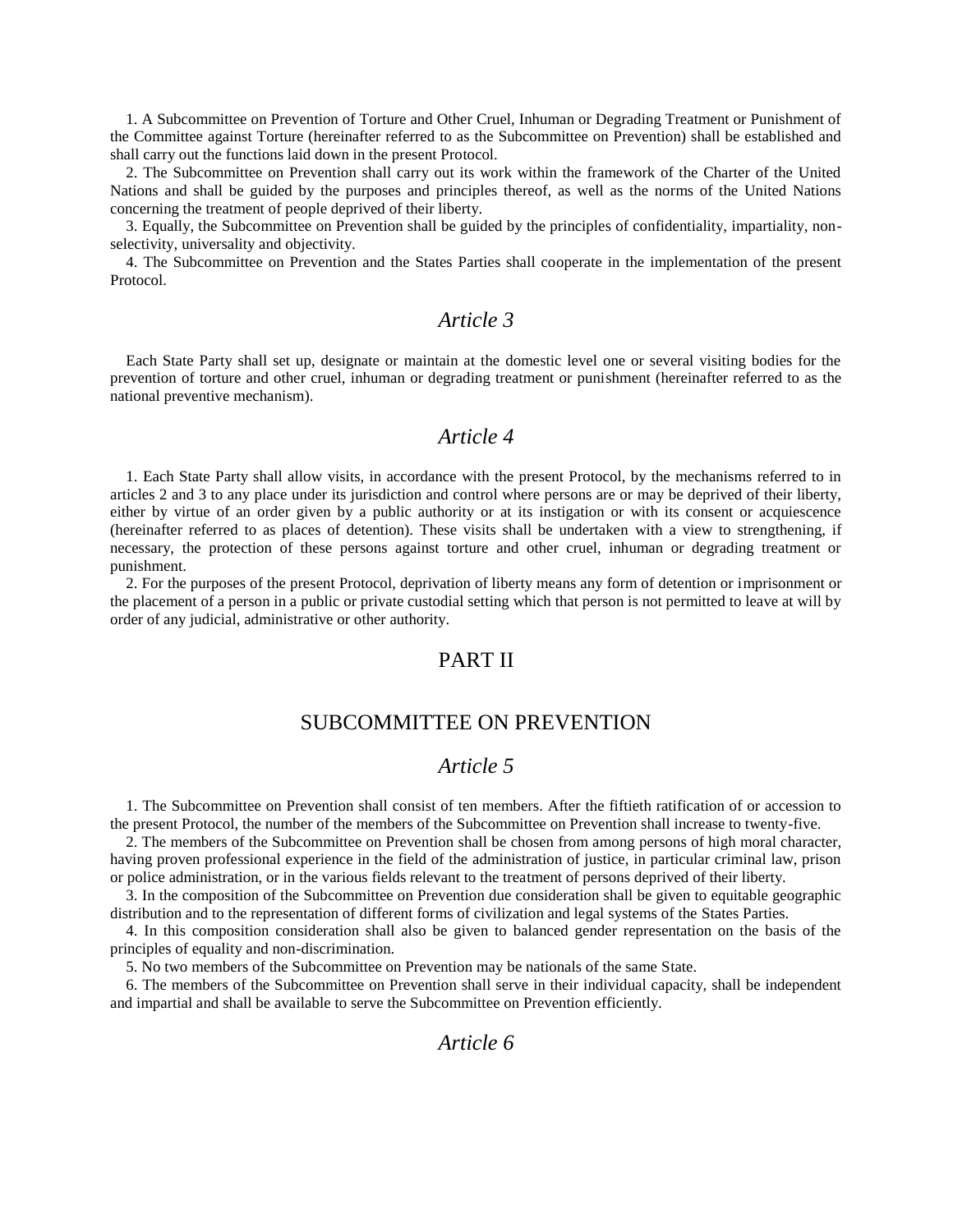1. Each State Party may nominate, in accordance with paragraph 2 of the present article, up to two candidates possessing the qualifications and meeting the requirements set out in article 5, and in doing so shall provide detailed information on the qualifications of the nominees.

2. (a) The nominees shall have the nationality of a State Party to the present Protocol;

(b) At least one of the two candidates shall have the nationality of the nominating State Party;

(c) No more than two nationals of a State Party shall be nominated;

(d) Before a State Party nominates a national of another State Party, it shall seek and obtain the consent of that State Party.

3. At least five months before the date of the meeting of the States Parties during which the elections will be held, the Secretary-General of the United Nations shall address a letter to the States Parties inviting them to submit their nominations within three months. The Secretary-General shall submit a list, in alphabetical order, of all persons thus nominated, indicating the States Parties that have nominated them.

#### *Article 7*

1. The members of the Subcommittee on Prevention shall be elected in the following manner:

(a) Primary consideration shall be given to the fulfilment of the requirements and criteria of article 5 of the present Protocol;

(b) The initial election shall be held no later than six months after the entry into force of the present Protocol;

(c) The States Parties shall elect the members of the Subcommittee on Prevention by secret ballot;

(d) Elections of the members of the Subcommittee on Prevention shall be held at biennial meetings of the States Parties convened by the Secretary-General of the United Nations. At those meetings, for which two thirds of the States Parties shall constitute a quorum, the persons elected to the Subcommittee on Prevention shall be those who obtain the largest number of votes and an absolute majority of the votes of the representatives of the States Parties present and voting.

2. If during the election process two nationals of a State Party have become eligible to serve as members of the Subcommittee on Prevention, the candidate receiving the higher number of votes shall serve as the member of the Subcommittee on Prevention. Where nationals have received the same number of votes, the following procedure applies:

(a) Where only one has been nominated by the State Party of which he or she is a national, that national shall serve as the member of the Subcommittee on Prevention;

(b) Where both candidates have been nominated by the State Party of which they are nationals, a separate vote by secret ballot shall be held to determine which national shall become the member;

(c) Where neither candidate has been nominated by the State Party of which he or she is a national, a separate vote by secret ballot shall be held to determine which candidate shall be the member.

# *Article 8*

If a member of the Subcommittee on Prevention dies or resigns, or for any cause can no longer perform his or her duties, the State Party that nominated the member shall nominate another eligible person possessing the qualifications and meeting the requirements set out in article 5, taking into account the need for a proper balance among the various fields of competence, to serve until the next meeting of the States Parties, subject to the approval of the majority of the States Parties. The approval shall be considered given unless half or more of the States Parties respond negatively within six weeks after having been informed by the Secretary-General of the United Nations of the proposed appointment.

# *Article 9*

The members of the Subcommittee on Prevention shall be elected for a term of four years. They shall be eligible for re-election once if renominated. The term of half the members elected at the first election shall expire at the end of two years; immediately after the first election the names of those members shall be chosen by lot by the Chairman of the meeting referred to in article 7, paragraph 1 (d).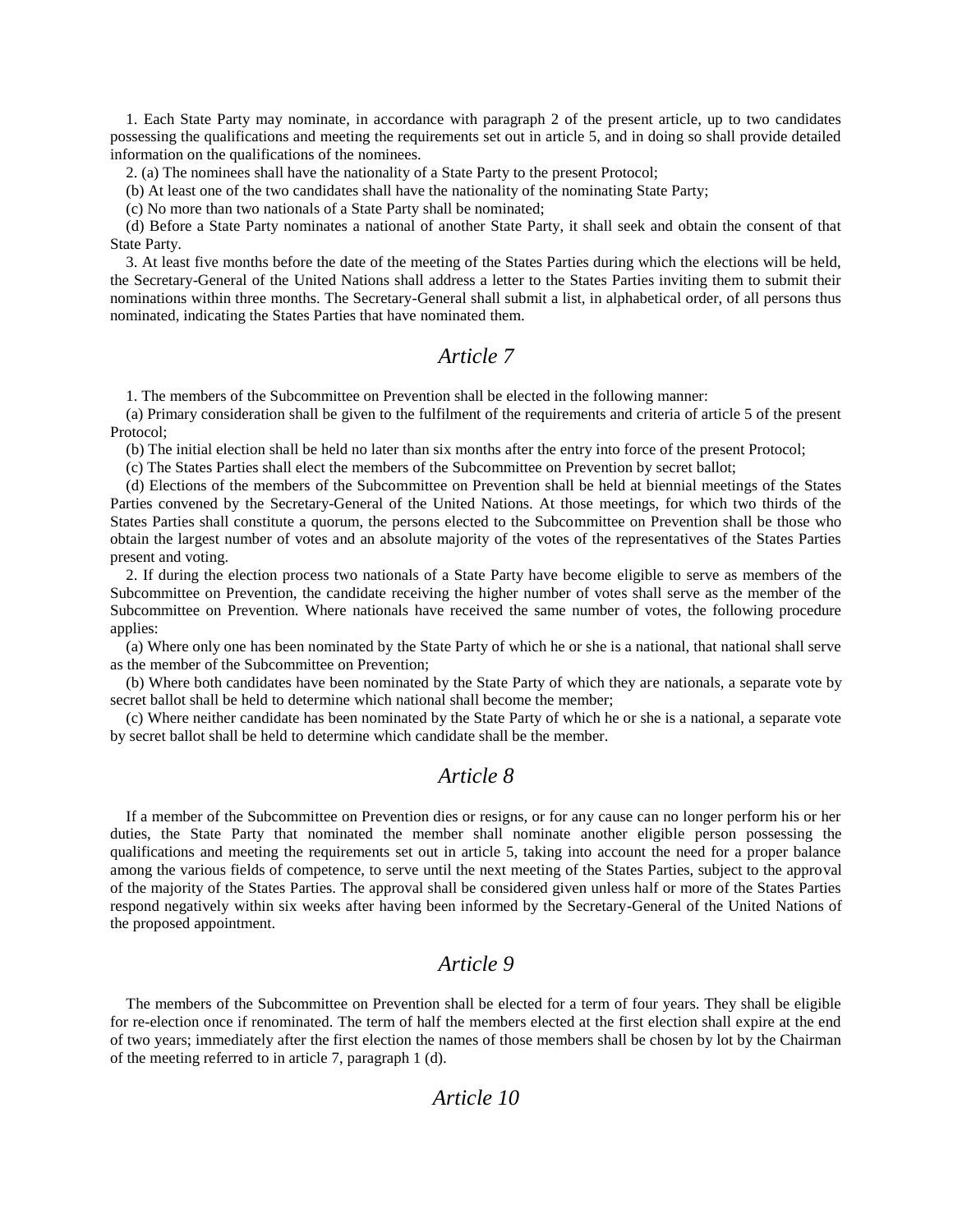1. The Subcommittee on Prevention shall elect its officers for a term of two years. They may be re-elected.

2. The Subcommittee on Prevention shall establish its own rules of procedure. These rules shall provide, inter alia, that:

(a) Half the members plus one shall constitute a quorum;

(b) Decisions of the Subcommittee on Prevention shall be made by a majority vote of the members present;

(c) The Subcommittee on Prevention shall meet in camera.

3. The Secretary-General of the United Nations shall convene the initial meeting of the Subcommittee on Prevention. After its initial meeting, the Subcommittee on Prevention shall meet at such times as shall be provided by its rules of procedure. The Subcommittee on Prevention and the Committee against Torture shall hold their sessions simultaneously at least once a year.

# PART III

#### MANDATE OF THE SUBCOMMITTEE ON PREVENTION

### *Article 11*

1. The Subcommittee on Prevention shall:

(a) Visit the places referred to in article 4 and make recommendations to States Parties concerning the protection of persons deprived of their liberty against torture and other cruel, inhuman or degrading treatment or punishment;

(b) In regard to the national preventive mechanisms:

(i) Advise and assist States Parties, when necessary, in their establishment;

(ii) Maintain direct, and if necessary confidential, contact with the national preventive mechanisms and offer them training and technical assistance with a view to strengthening their capacities;

(iii) Advise and assist them in the evaluation of the needs and the means necessary to strengthen the protection of persons deprived of their liberty against torture and other cruel, inhuman or degrading treatment or punishment;

(iv) Make recommendations and observations to the States Parties with a view to strengthening the capacity and the mandate of the national preventive mechanisms for the prevention of torture and other cruel, inhuman or degrading treatment or punishment;

(c) Cooperate, for the prevention of torture in general, with the relevant United Nations organs and mechanisms as well as with the international, regional and national institutions or organizations working towards the strengthening of the protection of all persons against torture and other cruel, inhuman or degrading treatment or punishment.

# *Article 12*

In order to enable the Subcommittee on Prevention to comply with its mandate as laid down in article 11, the States Parties undertake:

(a) To receive the Subcommittee on Prevention in their territory and grant it access to the places of detention as defined in article 4 of the present Protocol;

(b) To provide all relevant information the Subcommittee on Prevention may request to evaluate the needs and measures that should be adopted to strengthen the protection of persons deprived of their liberty against torture and other cruel, inhuman or degrading treatment or punishment;

(c) To encourage and facilitate contacts between the Subcommittee on Prevention and the national preventive mechanisms;

(d) To examine the recommendations of the Subcommittee on Prevention and enter into dialogue with it on possible implementation measures.

### *Article 13*

1. The Subcommittee on Prevention shall establish, at first by lot, a programme of regular visits to the States Parties in order to fulfil its mandate as established in article 11.

2. After consultations, the Subcommittee on Prevention shall notify the States Parties of its programme in order that they may, without delay, make the necessary practical arrangements for the visits to be conducted.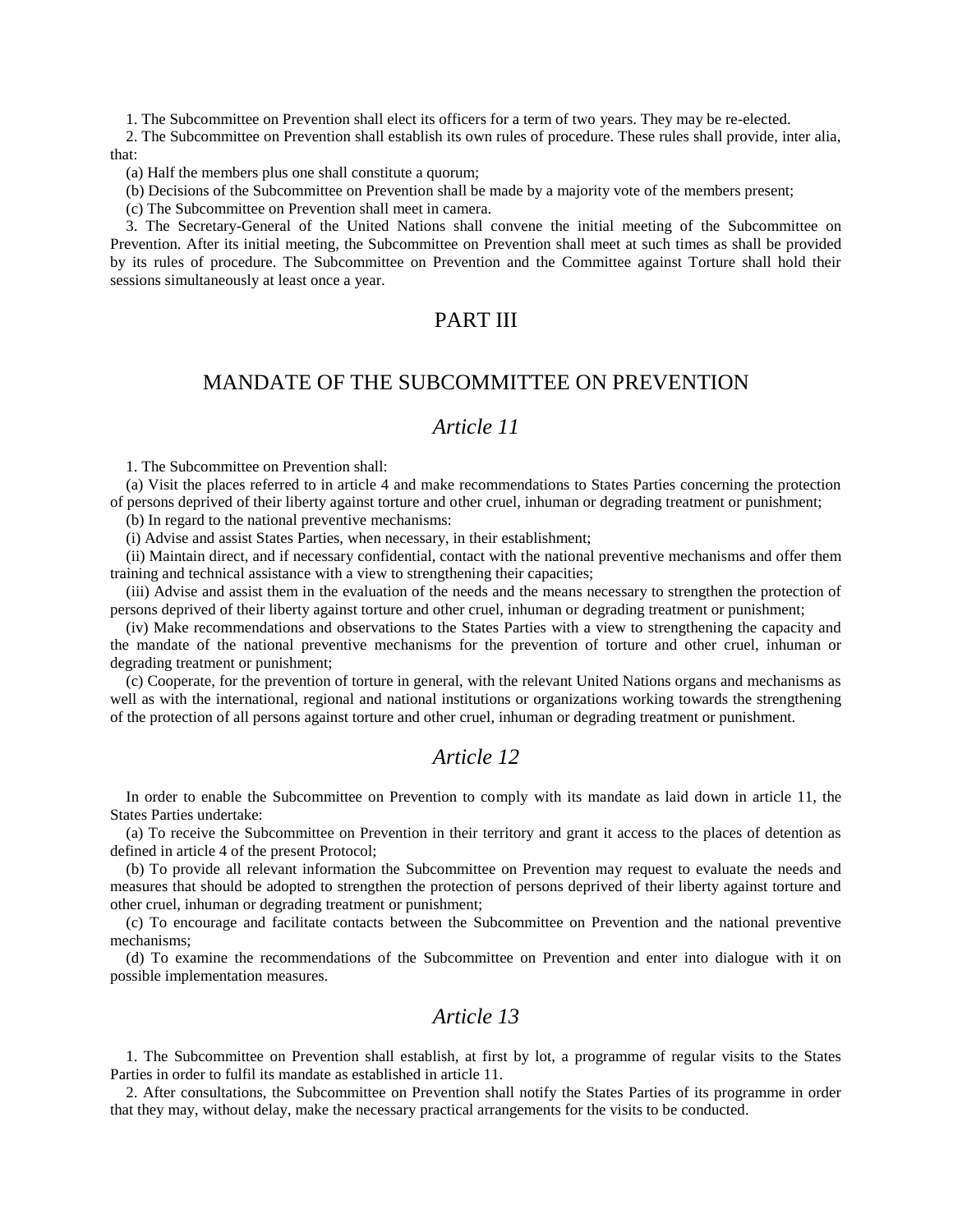3. The visits shall be conducted by at least two members of the Subcommittee on Prevention. These members may be accompanied, if needed, by experts of demonstrated professional experience and knowledge in the fields covered by the present Protocol who shall be selected from a roster of experts prepared on the basis of proposals made by the States Parties, the Office of the United Nations High Commissioner for Human Rights and the United Nations Centre for International Crime Prevention. In preparing the roster, the States Parties concerned shall propose no more than five national experts. The State Party concerned may oppose the inclusion of a specific expert in the visit, whereupon the Subcommittee on Prevention shall propose another expert.

4. If the Subcommittee on Prevention considers it appropriate, it may propose a short follow-up visit after a regular visit.

# *Article 14*

1. In order to enable the Subcommittee on Prevention to fulfil its mandate, the States Parties to the present Protocol undertake to grant it:

(a) Unrestricted access to all information concerning the number of persons deprived of their liberty in places of detention as defined in article 4, as well as the number of places and their location;

(b) Unrestricted access to all information referring to the treatment of those persons as well as their conditions of detention;

(c) Subject to paragraph 2 below, unrestricted access to all places of detention and their installations and facilities;

(d) The opportunity to have private interviews with the persons deprived of their liberty without witnesses, either personally or with a translator if deemed necessary, as well as with any other person who the Subcommittee on Prevention believes may supply relevant information;

(e) The liberty to choose the places it wants to visit and the persons it wants to interview.

2. Objection to a visit to a particular place of detention may be made only on urgent and compelling grounds of national defence, public safety, natural disaster or serious disorder in the place to be visited that temporarily prevent the carrying out of such a visit. The existence of a declared state of emergency as such shall not be invoked by a State Party as a reason to object to a visit.

## *Article 15*

No authority or official shall order, apply, permit or tolerate any sanction against any person or organization for having communicated to the Subcommittee on Prevention or to its delegates any information, whether true or false, and no such person or organization shall be otherwise prejudiced in any way.

#### *Article 16*

1. The Subcommittee on Prevention shall communicate its recommendations and observations confidentially to the State Party and, if relevant, to the national preventive mechanism.

2. The Subcommittee on Prevention shall publish its report, together with any comments of the State Party concerned, whenever requested to do so by that State Party. If the State Party makes part of the report public, the Subcommittee on Prevention may publish the report in whole or in part. However, no personal data shall be published without the express consent of the person concerned.

3. The Subcommittee on Prevention shall present a public annual report on its activities to the Committee against Torture.

4. If the State Party refuses to cooperate with the Subcommittee on Prevention according to articles 12 and 14, or to take steps to improve the situation in the light of the recommendations of the Subcommittee on Prevention, the Committee against Torture may, at the request of the Subcommittee on Prevention, decide, by a majority of its members, after the State Party has had an opportunity to make its views known, to make a public statement on the matter or to publish the report of the Subcommittee on Prevention.

# PART IV

# NATIONAL PREVENTIVE MECHANISMS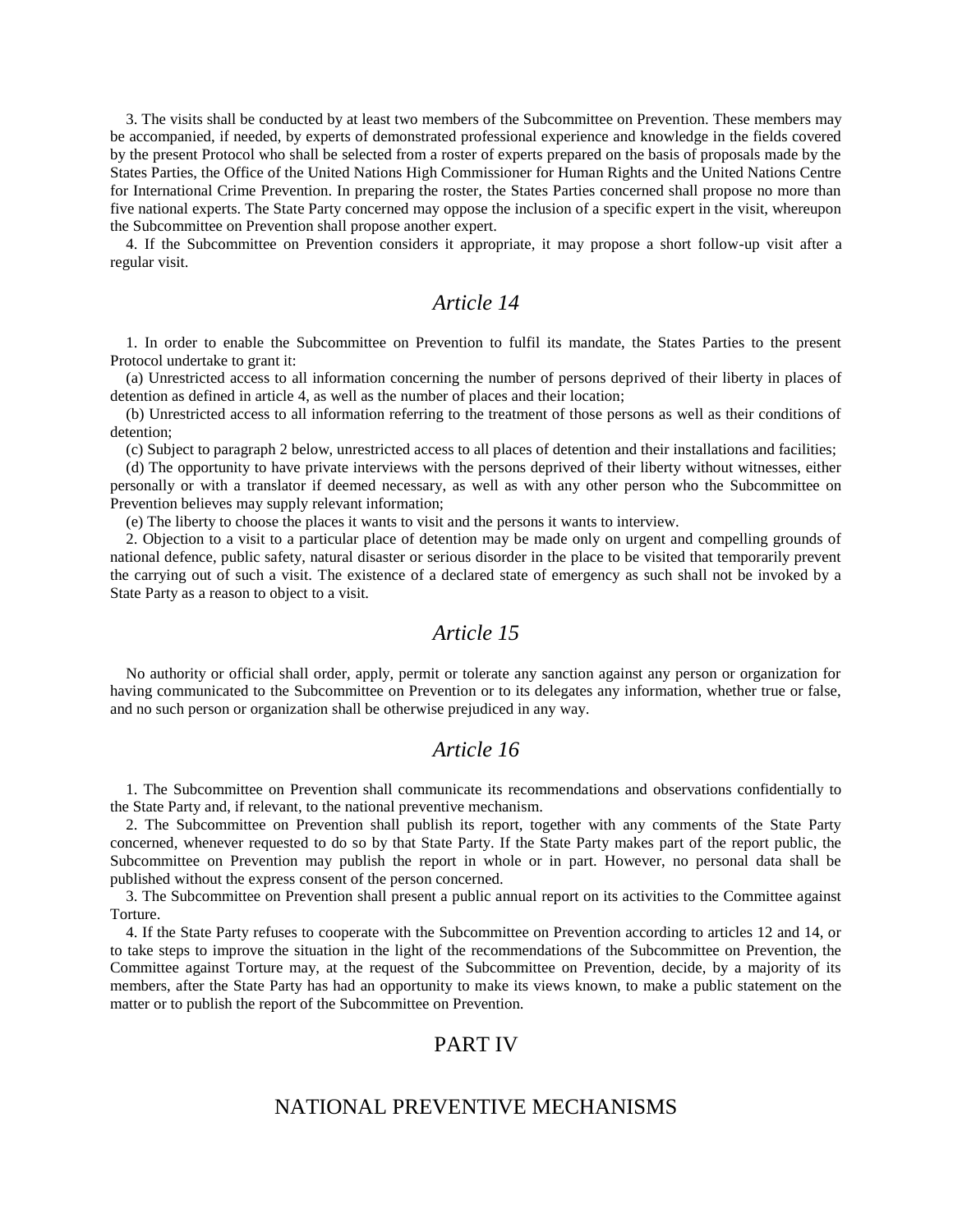#### *Article 17*

Each State Party shall maintain, designate or establish, at the latest one year after the entry into force of the present Protocol or of its ratification or accession, one or several independent national preventive mechanisms for the prevention of torture at the domestic level. Mechanisms established by decentralized units may be designated as national preventive mechanisms for the purposes of the present Protocol if they are in conformity with its provisions.

#### *Article 18*

1. The States Parties shall guarantee the functional independence of the national preventive mechanisms as well as the independence of their personnel.

2. The States Parties shall take the necessary measures to ensure that the experts of the national preventive mechanism have the required capabilities and professional knowledge. They shall strive for a gender balance and the adequate representation of ethnic and minority groups in the country.

3. The States Parties undertake to make available the necessary resources for the functioning of the national preventive mechanisms.

4. When establishing national preventive mechanisms, States Parties shall give due consideration to the Principles relating to the status of national institutions for the promotion and protection of human rights.

# *Article 19*

The national preventive mechanisms shall be granted at a minimum the power:

(a) To regularly examine the treatment of the persons deprived of their liberty in places of detention as defined in article 4, with a view to strengthening, if necessary, their protection against torture and other cruel, inhuman or degrading treatment or punishment;

(b) To make recommendations to the relevant authorities with the aim of improving the treatment and the conditions of the persons deprived of their liberty and to prevent torture and other cruel, inhuman or degrading treatment or punishment, taking into consideration the relevant norms of the United Nations;

(c) To submit proposals and observations concerning existing or draft legislation.

#### *Article 20*

In order to enable the national preventive mechanisms to fulfil their mandate, the States Parties to the present Protocol undertake to grant them:

(a) Access to all information concerning the number of persons deprived of their liberty in places of detention as defined in article 4, as well as the number of places and their location;

(b) Access to all information referring to the treatment of those persons as well as their conditions of detention;

(c) Access to all places of detention and their installations and facilities;

(d) The opportunity to have private interviews with the persons deprived of their liberty without witnesses, either personally or with a translator if deemed necessary, as well as with any other person who the national preventive mechanism believes may supply relevant information;

(e) The liberty to choose the places they want to visit and the persons they want to interview;

(f) The right to have contacts with the Subcommittee on Prevention, to send it information and to meet with it.

## *Article 21*

1. No authority or official shall order, apply, permit or tolerate any sanction against any person or organization for having communicated to the national preventive mechanism any information, whether true or false, and no such person or organization shall be otherwise prejudiced in any way.

2. Confidential information collected by the national preventive mechanism shall be privileged. No personal data shall be published without the express consent of the person concerned.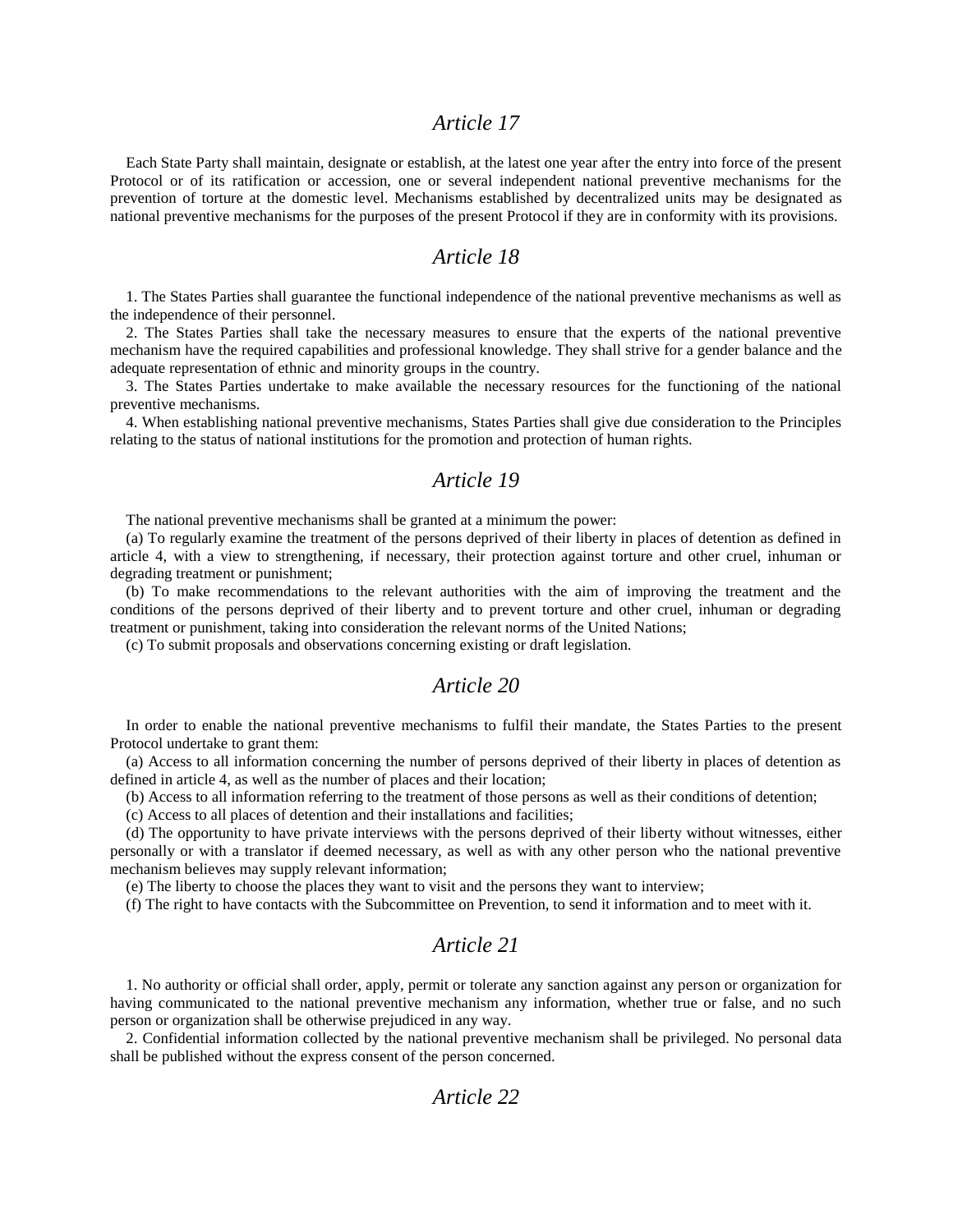The competent authorities of the State Party concerned shall examine the recommendations of the national preventive mechanism and enter into a dialogue with it on possible implementation measures.

### *Article 23*

The States Parties to the present Protocol undertake to publish and disseminate the annual reports of the national preventive mechanisms.

# PART V

#### DECLARATION

### *Article 24*

1. Upon ratification, States Parties may make a declaration postponing the implementation of their obligations under either part III or part IV of the present Protocol.

2. This postponement shall be valid for a maximum of three years. After due representations made by the State Party and after consultation with the Subcommittee on Prevention, the Committee against Torture may extend that period for an additional two years.

# PART VI

## FINANCIAL PROVISIONS

#### *Article 25*

1. The expenditure incurred by the Subcommittee on Prevention in the implementation of the present Protocol shall be borne by the United Nations.

2. The Secretary-General of the United Nations shall provide the necessary staff and facilities for the effective performance of the functions of the Subcommittee on Prevention under the present Protocol.

# *Article 26*

1. A Special Fund shall be set up in accordance with the relevant procedures of the General Assembly, to be administered in accordance with the financial regulations and rules of the United Nations, to help finance the implementation of the recommendations made by the Subcommittee on Prevention after a visit to a State Party, as well as education programmes of the national preventive mechanisms.

2. The Special Fund may be financed through voluntary contributions made by Governments, intergovernmental and non-governmental organizations and other private or public entities.

# PART VII

#### FINAL PROVISIONS

#### *Article 27*

1. The present Protocol is open for signature by any State that has signed the Convention.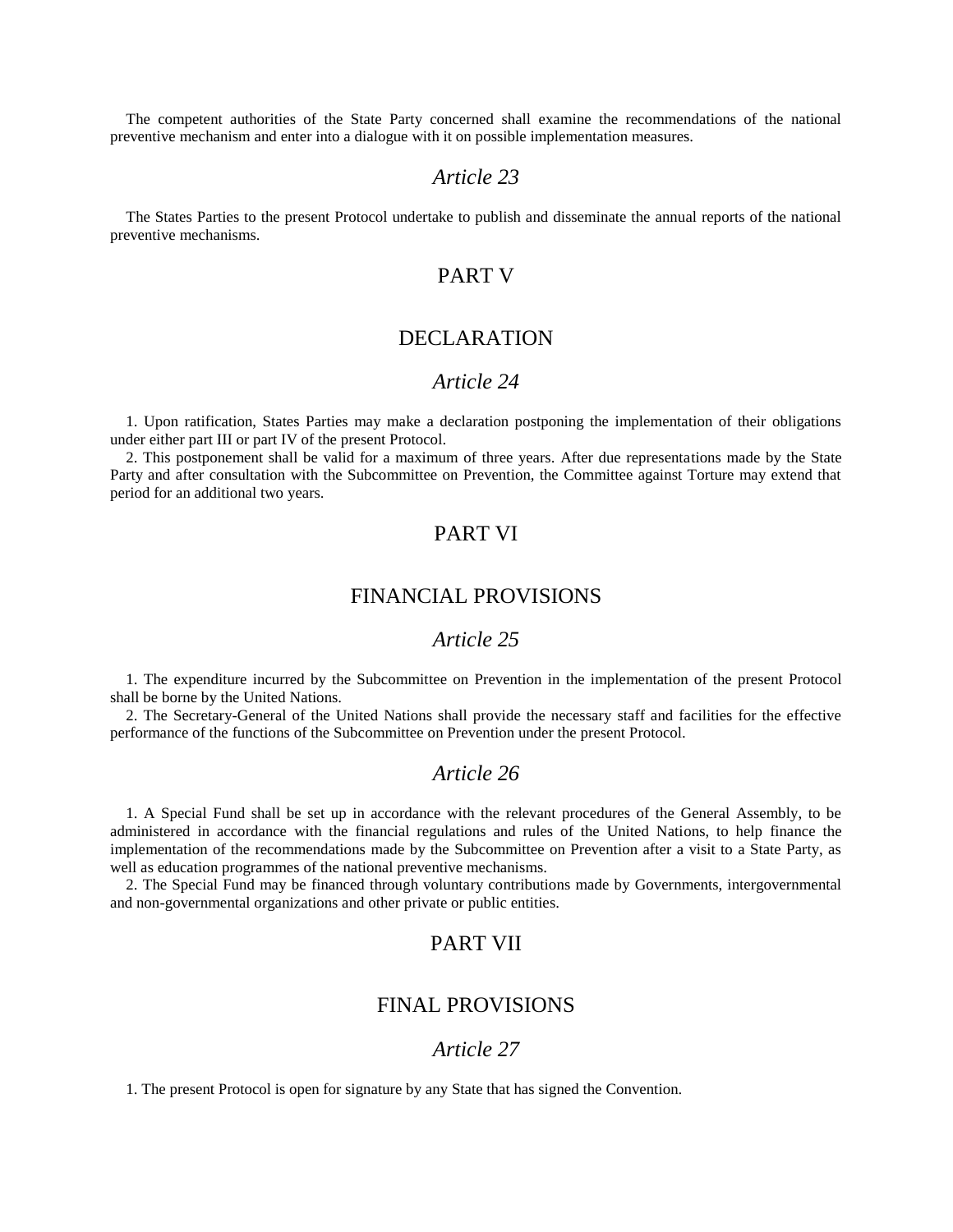2. The present Protocol is subject to ratification by any State that has ratified or acceded to the Convention. Instruments of ratification shall be deposited with the Secretary-General of the United Nations.

3. The present Protocol shall be open to accession by any State that has ratified or acceded to the Convention.

4. Accession shall be effected by the deposit of an instrument of accession with the Secretary-General of the United Nations.

5. The Secretary-General of the United Nations shall inform all States that have signed the present Protocol or acceded to it of the deposit of each instrument of ratification or accession.

# *Article 28*

1. The present Protocol shall enter into force on the thirtieth day after the date of deposit with the Secretary-General of the United Nations of the twentieth instrument of ratification or accession.

2. For each State ratifying the present Protocol or acceding to it after the deposit with the Secretary-General of the United Nations of the twentieth instrument of ratification or accession, the present Protocol shall enter into force on the thirtieth day after the date of deposit of its own instrument of ratification or accession.

#### *Article 29*

The provisions of the present Protocol shall extend to all parts of federal States without any limitations or exceptions.

# *Article 30*

No reservations shall be made to the present Protocol.

# *Article 31*

The provisions of the present Protocol shall not affect the obligations of States Parties under any regional convention instituting a system of visits to places of detention. The Subcommittee on Prevention and the bodies established under such regional conventions are encouraged to consult and cooperate with a view to avoiding duplication and promoting effectively the objectives of the present Protocol.

# *Article 32*

The provisions of the present Protocol shall not affect the obligations of States Parties to the four Geneva Conventions of 12 August 1949 and the Additional Protocols thereto of 8 June 1977, nor the opportunity available to any State Party to authorize the International Committee of the Red Cross to visit places of detention in situations not covered by international humanitarian law.

#### *Article 33*

1. Any State Party may denounce the present Protocol at any time by written notification addressed to the Secretary-General of the United Nations, who shall thereafter inform the other States Parties to the present Protocol and the Convention. Denunciation shall take effect one year after the date of receipt of the notification by the Secretary-General.

2. Such a denunciation shall not have the effect of releasing the State Party from its obligations under the present Protocol in regard to any act or situation that may occur prior to the date on which the denunciation becomes effective, or to the actions that the Subcommittee on Prevention has decided or may decide to take with respect to the State Party concerned, nor shall denunciation prejudice in any way the continued consideration of any matter already under consideration by the Subcommittee on Prevention prior to the date on which the denunciation becomes effective.

3. Following the date on which the denunciation of the State Party becomes effective, the Subcommittee on Prevention shall not commence consideration of any new matter regarding that State.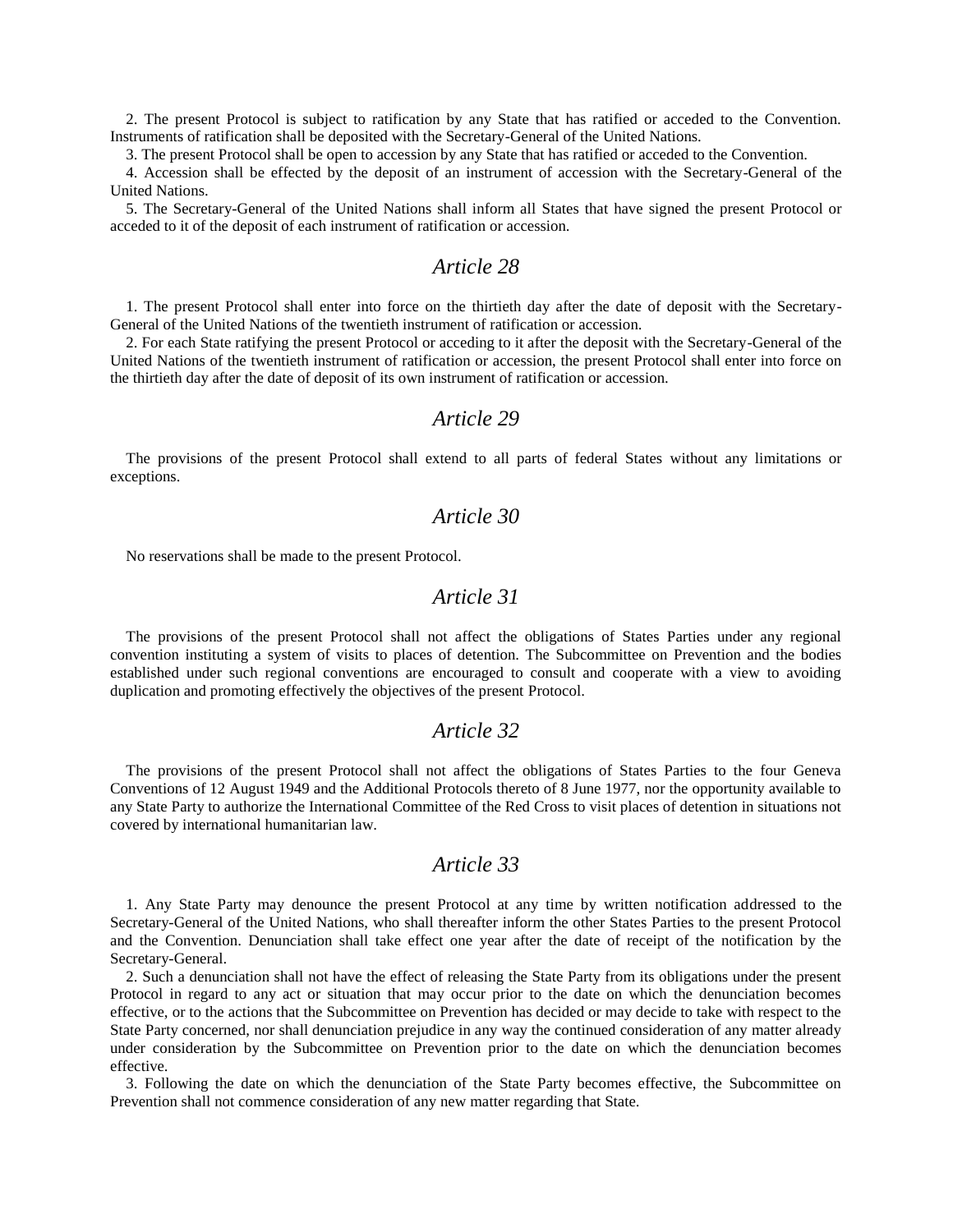### *Article 34*

1. Any State Party to the present Protocol may propose an amendment and file it with the Secretary-General of the United Nations. The Secretary-General shall thereupon communicate the proposed amendment to the States Parties to the present Protocol with a request that they notify him whether they favour a conference of States Parties for the purpose of considering and voting upon the proposal. In the event that within four months from the date of such communication at least one third of the States Parties favour such a conference, the Secretary-General shall convene the conference under the auspices of the United Nations. Any amendment adopted by a majority of two thirds of the States Parties present and voting at the conference shall be submitted by the Secretary-General of the United Nations to all States Parties for acceptance.

2. An amendment adopted in accordance with paragraph 1 of the present article shall come into force when it has been accepted by a two-thirds majority of the States Parties to the present Protocol in accordance with their respective constitutional processes.

3. When amendments come into force, they shall be binding on those States Parties that have accepted them, other States Parties still being bound by the provisions of the present Protocol and any earlier amendment that they have accepted.

# *Article 35*

Members of the Subcommittee on Prevention and of the national preventive mechanisms shall be accorded such privileges and immunities as are necessary for the independent exercise of their functions. Members of the Subcommittee on Prevention shall be accorded the privileges and immunities specified in section 22 of the Convention on the Privileges and Immunities of the United Nations of 13 February 1946, subject to the provisions of section 23 of that Convention.

# *Article 36*

When visiting a State Party, the members of the Subcommittee on Prevention shall, without prejudice to the provisions and purposes of the present Protocol and such privileges and immunities as they may enjoy:

(a) Respect the laws and regulations of the visited State;

(b) Refrain from any action or activity incompatible with the impartial and international nature of their duties.

# *Article 37*

1. The present Protocol, of which the Arabic, Chinese, English, French, Russian and Spanish texts are equally authentic, shall be deposited with the Secretary-General of the United Nations.

2. The Secretary-General of the United Nations shall transmit certified copies of the present Protocol to all States."

# *"Fakultatív jegyzőkönyv a kínzás és más kegyetlen, embertelen vagy megalázó bánásmód vagy büntetés elleni egyezményhez*

#### **PREAMBULUM**

A jelen jegyzőkönyvet aláíró részes államok,

Megerősítve, hogy a kínzás és más kegyetlen, embertelen vagy megalázó bánásmód vagy büntetés tilos, és az emberi jogok súlyos megsértésének minősül;

Meggyőződve arról, hogy további intézkedések szükségesek a kínzás és más kegyetlen, embertelen vagy megalázó bánásmód vagy büntetés elleni egyezmény (a továbbiakban: Egyezmény) céljainak eléréséhez és a szabadságuktól megfosztott személyek védelmének megerősítéséhez a kínzással és más kegyetlen, embertelen vagy megalázó bánásmóddal vagy büntetéssel szemben;

Felidézve, hogy az Egyezmény 2. és 16. cikke arra kötelez minden részes államot, hogy a joghatósága alatt álló bármely területen tegyen hathatós intézkedéseket a kínzás és más kegyetlen, embertelen vagy megalázó bánásmód vagy büntetés ellen;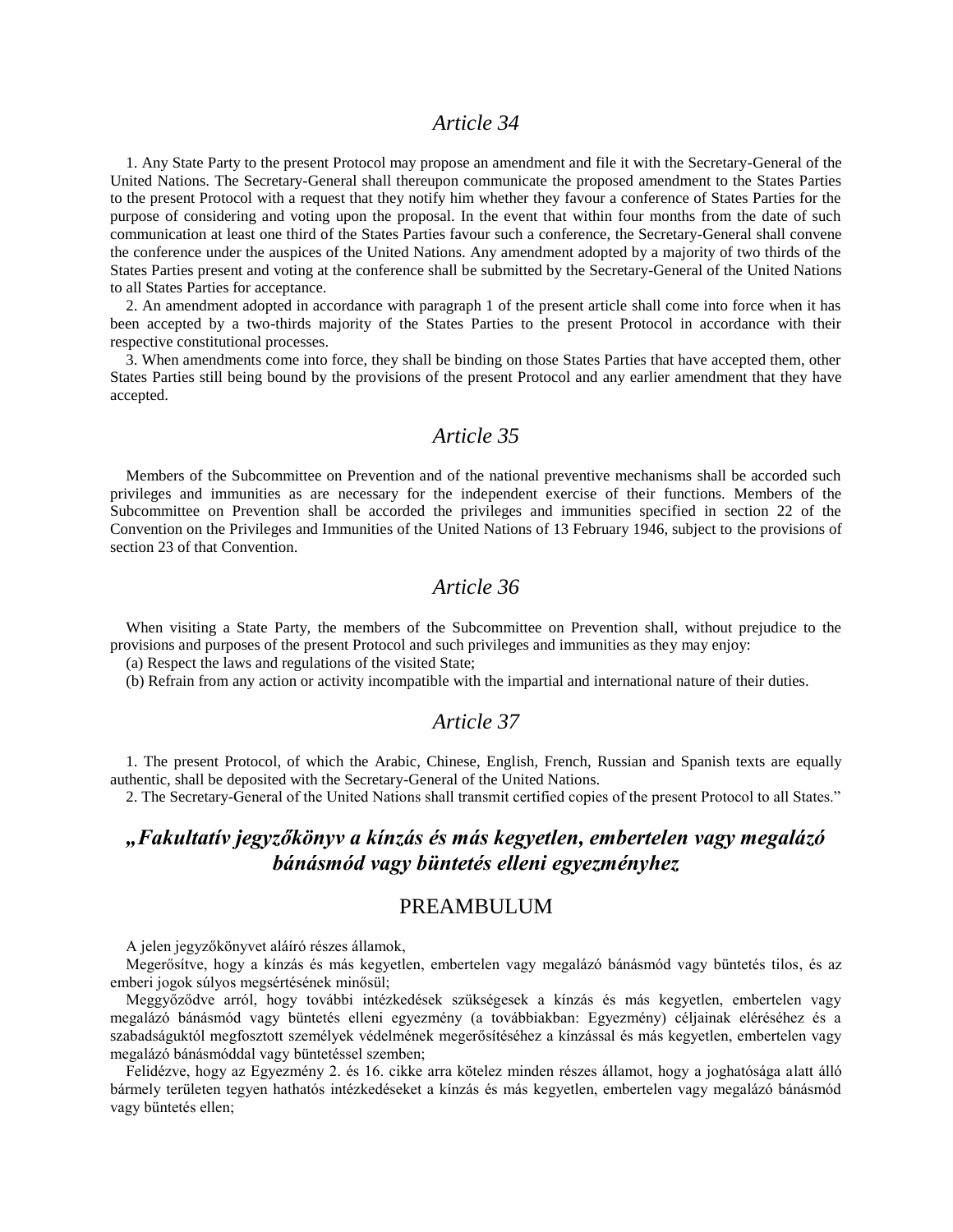Elismerve, hogy az említett cikkek megvalósításáért az államok viselik az elsődleges felelősséget; hogy a szabadságuktól megfosztott személyek védelmének a megerősítése és emberi jogaik teljes tiszteletben tartása mindenkinek a közös felelőssége; valamint azt, hogy a nemzetközi végrehajtó szervek kiegészítik és megerősítik a nemzeti intézkedéseket;

Felidézve, hogy a kínzás és más kegyetlen, embertelen vagy megalázó bánásmód vagy büntetés hatékony megelőzéséhez oktatásra, valamint egyidejűleg különböző törvényhozói, közigazgatási, bírósági és egyéb intézkedésekre van szükség;

Felidézve továbbá, hogy a Nemzetközi Emberi Jogi Konferencia határozottan kinyilvánította, hogy a kínzás felszámolására irányuló törekvéseknek elsősorban és főként a megelőzést kell megcélozniuk, és az Egyezmény fakultatív jegyzőkönyvének elfogadását sürgette, amelynek a rendeltetése létrehozni a fogvatartási helyek rendszeres látogatásának megelőző rendszerét;

Meggyőződve arról, hogy a szabadságuktól megfosztott személyeknek a kínzás és más kegyetlen, embertelen vagy megalázó bánásmód vagy büntetés elleni védelmét megelőző jellegű, nem bírósági eszközökkel lehet megerősíteni, amelyek a fogvatartási helyek rendszeres látogatásán alapulnak;

Az alábbiakban állapodtak meg:

# I. RÉSZ

# ÁLTALÁNOS ELVEK

# *1. cikk*

A jegyzőkönyv célja egy olyan rendszer létrehozása, amelyben független nemzetközi és nemzeti testületek - a kínzás és más kegyetlen, embertelen vagy megalázó bánásmód vagy büntetés megelőzése céljából - olyan helyszínekre látogatnak el rendszeresen, ahol embereket fosztanak meg a szabadságuktól.

#### *2. cikk*

1. A Kínzás Elleni Bizottságon belül létrejön a Kínzás és Más Kegyetlen, Embertelen vagy Megalázó Bánásmód vagy Büntetés Megelőzési Albizottsága (a továbbiakban: Megelőzési Albizottság), amely a jelen jegyzőkönyvben meghatározott feladatokat hajtja végre.

2. A Megelőzési Albizottság az Egyesült Nemzetek Szervezete Alapokmányának keretei között végzi tevékenységét, illetve annak céljai és alapelvei, valamint az Egyesült Nemzetek Szervezetének azon normái szerint működik, amelyek a szabadságuktól megfosztott személyekkel való bánásmódra vonatkoznak.

3. A Megelőzési Albizottság ezenkívül a bizalmasság, a pártatlanság, a szelektivitásmentesség, az univerzalitás és az objektivitás alapelve szerint működik.

4. A Megelőzési Albizottság és a részes államok együttműködnek a jelen jegyzőkönyvben foglaltak végrehajtása céljából.

#### *3. cikk*

Minden részes állam belföldi szinten létrehoz, kijelöl vagy fenntart egy vagy több látogató testületet (a továbbiakban: nemzeti megelőző mechanizmus) a kínzás és más kegyetlen, embertelen vagy megalázó bánásmód vagy büntetés megakadályozása érdekében.

### *4. cikk*

1. Minden részes állam köteles a jelen jegyzőkönyvnek megfelelően lehetővé tenni a látogatásokat a 2. és 3. cikkben hivatkozott mechanizmus keretében, a joghatósága és ellenőrzése alatt álló bármely helyen, ahol az embereket valamely állami hatóság utasítására, kezdeményezésére, hozzájárulásával vagy elfogadásával megfosztják vagy megfoszthatják személyes szabadságuktól (a továbbiakban: fogvatartási helyek). A látogatások célja az, hogy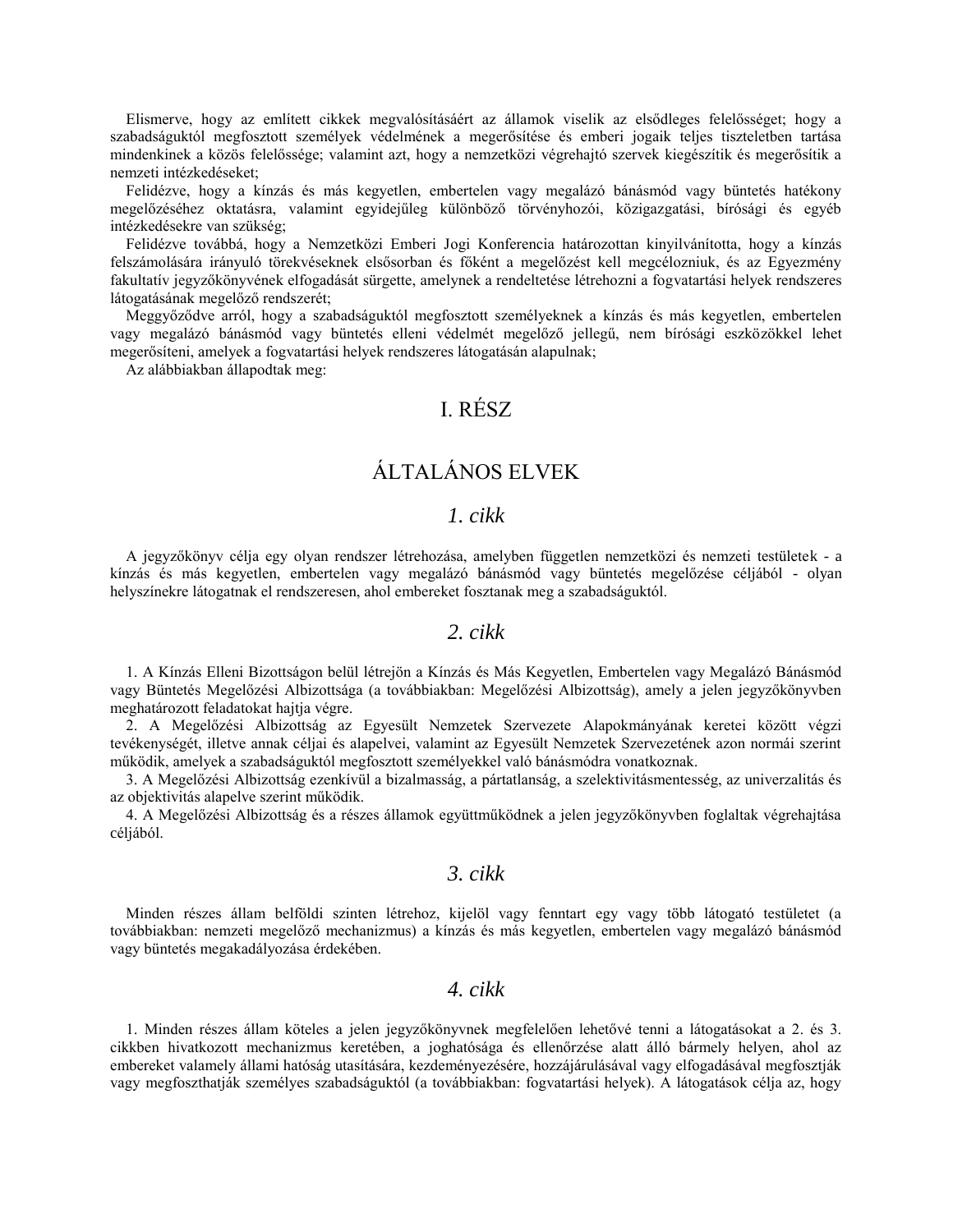szükség esetén megerősítsék az említett személyek védelmét a kínzással és más kegyetlen, embertelen vagy megalázó bánásmóddal vagy büntetésekkel szemben.

2. A jelen jegyzőkönyv alkalmazásában a szabadságelvonás mindennemű fogva tartást vagy bebörtönzést jelent, valamint egy személy elhelyezését olyan állami vagy magántulajdonú, őrizetbe vételi környezetben, amelyet az illető valamilyen bírói, közigazgatási vagy más hatóság utasítására önként nem hagyhat el.

# II. RÉSZ

# A MEGELŐZÉSI ALBIZOTTSÁG

# *5. cikk*

1. A Megelőzési Albizottság tíz tagból áll. Miután az ötvenedik részes állam is ratifikálta a jelen jegyzőkönyvet, vagy csatlakozott ahhoz, a Megelőzési Albizottság tagjainak száma huszonötre nő.

2. A Megelőzési Albizottság tagjait olyan személyek közül kell kiválasztani, akik erkölcsileg feddhetetlenek, bizonyítottan sikeres szakmai tapasztalatokat szereztek az igazságszolgáltatás, különösen a büntetőjog, a büntetésvégrehajtás vagy a rendőrségi igazgatás terén, illetve azokon a területeken, amelyek a szabadságuktól megfosztott személyekkel való bánásmódhoz kapcsolódnak.

3. A Megelőzési Albizottság összeállítása során megfelelően figyelembe kell venni a kiegyenlített földrajzi megoszlást, valamint a részes államok különböző civilizációinak és jogrendszereinek képviseletét.

4. Az összeállítás során figyelembe kell venni továbbá a két nem kiegyensúlyozott képviseletét az egyenlőség és a diszkriminációmentesség alapelve szerint.

5. A Megelőzési Albizottságnak nem lehet két olyan tagja, akik ugyanazon államnak a polgárai.

6. A Megelőzési Albizottság tagjai saját minőségükben járnak el, függetlenek és pártatlanok, és kötelesek a Megelőzési Albizottság rendelkezésére állni a hatékony munkavégzés érdekében.

#### *6. cikk*

1. Mindegyik részes állam jogosult arra, hogy a jelen cikk 2. bekezdése alapján legfeljebb két olyan tagot jelöljön, akik rendelkeznek az 5. cikkben foglalt képesítéssel, és megfelelnek az abban foglalt követelményeknek, valamint a jelölés során kötelesek részletes tájékoztatást adni a jelöltek alkalmasságáról.

2. *a)* kizárólag valamely részes állam polgára jelölhető;

*b)* a két jelölt közül legalább az egyiknek a jelölő részes állam polgárának kell lennie;

*c)* egy részes államnak legfeljebb két polgára jelölhető;

*d)* ha valamely részes állam egy másik részes állam polgárát kívánja jelölni, a jelölés előtt meg kell szereznie az adott részes állam hozzájárulását.

3. Legalább öt hónappal a részes államok azon ülése előtt, ahol sor kerül a választásra, az Egyesült Nemzetek Szervezetének főtitkára levelet küld a részes államoknak, amelyben felkéri őket, hogy jelöléseiket három hónapon belül nyújtsák be. A főtitkár előterjeszti az összes jelölt betűrendes névsorát, az őket jelölő részes államok feltüntetésével.

# *7. cikk*

1. A Megelőzési Albizottság tagjait az alábbiak szerint kell megválasztani:

*a)* elsődleges szempont a jelen jegyzőkönyv 5. cikkében felsorolt követelményeknek és szempontoknak való megfelelés;

*b)* az első választást legkésőbb hat hónappal a jelen jegyzőkönyv hatálybalépése után kell megtartani;

*c)* a részes államok titkos szavazással választják meg a Megelőzési Albizottság tagjait;

*d)* a Megelőzési Albizottság tagjait a részes államok kétévente megtartandó ülésén kell megválasztani, amelyet az Egyesült Nemzetek Szervezetének főtitkára hív össze; ezeken az üléseken, amelyek a részes államok kétharmadának a képviselete esetén határozatképesek, azokat a személyeket kell a Megelőzési Albizottságba beválasztottnak tekinteni, akik a legtöbb szavazatot kapták, feltéve, hogy a részes államok képviselőinek az abszolút többsége jelen volt és szavazott.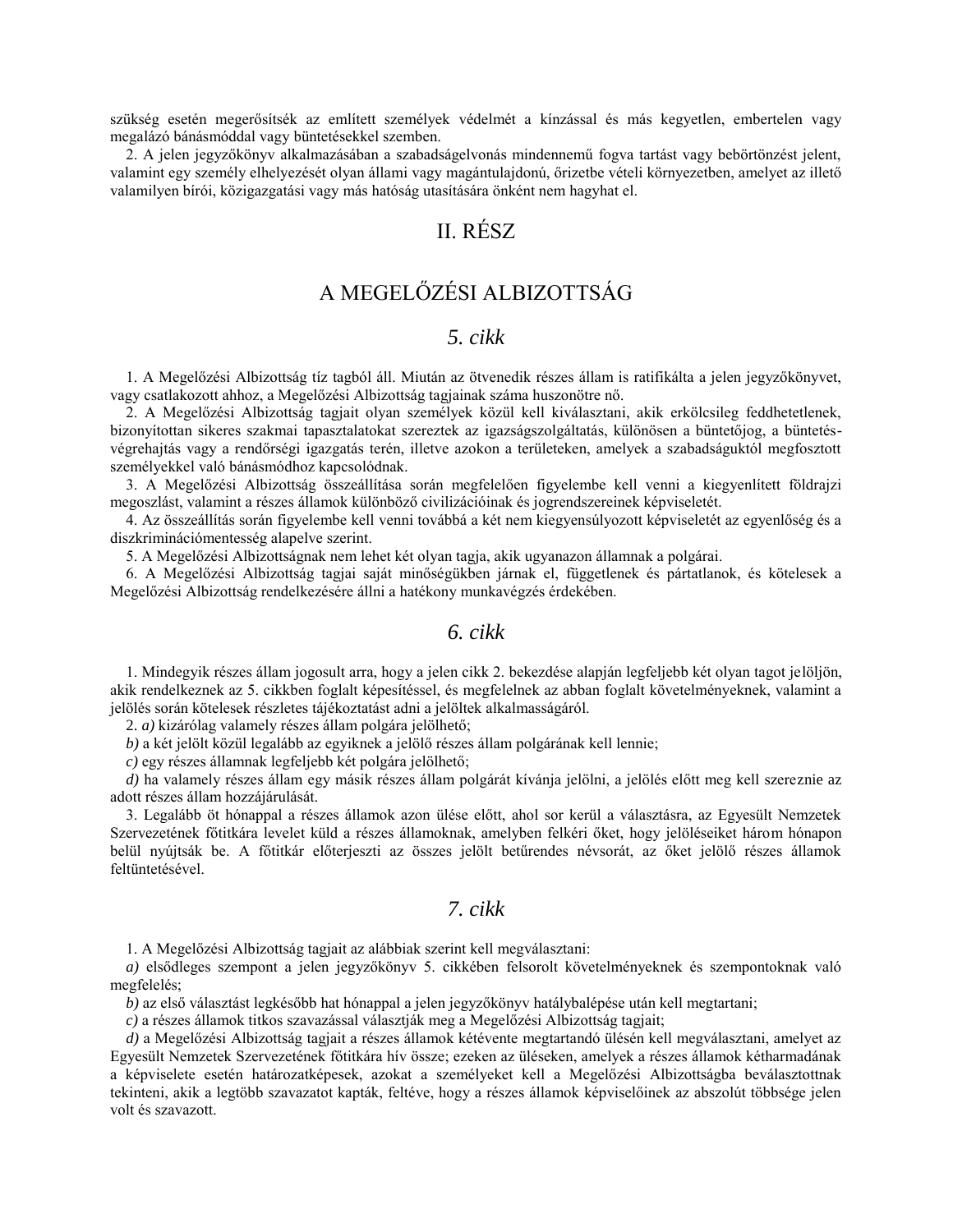2. Ha a választás során valamely részes államnak két polgára is jogosulttá vált arra, hogy a Megelőzési Albizottság tagja legyen, a több szavazatot szerzett jelöltet kell a Megelőzési Albizottság tagjának tekinteni. Ha azonos állampolgárságú személyek azonos számú szavazatot kaptak, az alábbiak szerint kell eljárni:

*a)* ha csak az egyiket jelölte az a részes állam, amelynek az adott személy a polgára, ez az illető lesz a Megelőzési Albizottság tagja;

*b)* ha mindkét jelöltet az a részes állam jelölte, amelynek mindketten az állampolgárai, külön titkos szavazási fordulót kell tartani annak megállapítására, hogy melyik legyen tag;

*c)* ha egyikjelöltet sem az a részes állam jelölte, amelynek az állampolgárai, külön titkos szavazási fordulót kell tartani annak megállapítására, hogy melyik legyen tag.

#### *8. cikk*

Ha a Megelőzési Albizottság valamely tagja meghal, lemond, vagy bármilyen okból már nem tud eleget tenni a kötelezettségeinek, az őt jelölő részes állam a részes államok többségi jóváhagyásával egy másik alkalmas, szakképzett és az 5. cikkben foglalt követelményeknek megfelelő személyt jelöl a helyére, figyelembe véve a különböző szakterületek megfelelő egyensúlyának követelményét. Az illető a részes államok következő üléséig marad hivatalban. A jóváhagyást megadottnak kell tekinteni, kivéve, ha a részes államoknak legalább a fele elutasító választ ad hat héten belül azután, hogy az Egyesült Nemzetek Szervezetének főtitkárától tájékoztatást kaptak a kinevezési javaslatról.

# *9. cikk*

A Megelőzési Albizottság tagjait négy évre választják. Ismételt jelölés esetén egy alkalommal választhatók újra. Az első választáson megválasztott tagok felének két év elteltével jár le a megbízatásuk; ezeknek a személyeknek a nevét közvetlenül az első választás után a 7. cikk 1. bekezdésének *d)* pontjában hivatkozott ülés levezető elnöke választja ki sorsolással.

#### *10. cikk*

1. A Megelőzési Albizottság két évre választ tisztségviselőket, akik újraválaszthatók.

2. A Megelőzési Albizottság maga alkotja meg az eljárásrendjét. Ez az eljárásrend többek között az alábbiakról rendelkezik:

*a)* a határozatképességhez a tagok fele plusz egy tag szükséges;

*b)* a Megelőzési Albizottság a jelen lévő tagok egyszerű szavazattöbbségével hozza meg döntéseit;

*c)* a Megelőzési Albizottság zárt üléseket tart.

3. A Megelőzési Albizottság alakuló ülését az Egyesült Nemzetek Szervezetének főtitkára hívja össze. Az alakuló ülést követően a Megelőzési Albizottság a saját eljárásrendjében előírt időpontokban ül össze. A Megelőzési Albizottság és a Kínzás Elleni Bizottság egyidejűleg, évente legalább egyszer ülésezik.

# III. RÉSZ

# A MEGELŐZÉSI ALBIZOTTSÁG MEGBÍZATÁSA

# *11. cikk*

1. A Megelőzési Albizottság

*a)* ellátogat a 4. cikkben hivatkozott helyekre, és ajánlásokat fogalmaz meg a részes államok számára a szabadságuktól megfosztott személyeknek a kínzás és más kegyetlen, embertelen vagy megalázó bánásmód vagy büntetés elleni védelméről;

*b)* a nemzeti megelőző mechanizmusokat illetően

(i) szükség szerint tanácsot ad és segítséget nyújt a részes államoknak azok létrehozásában;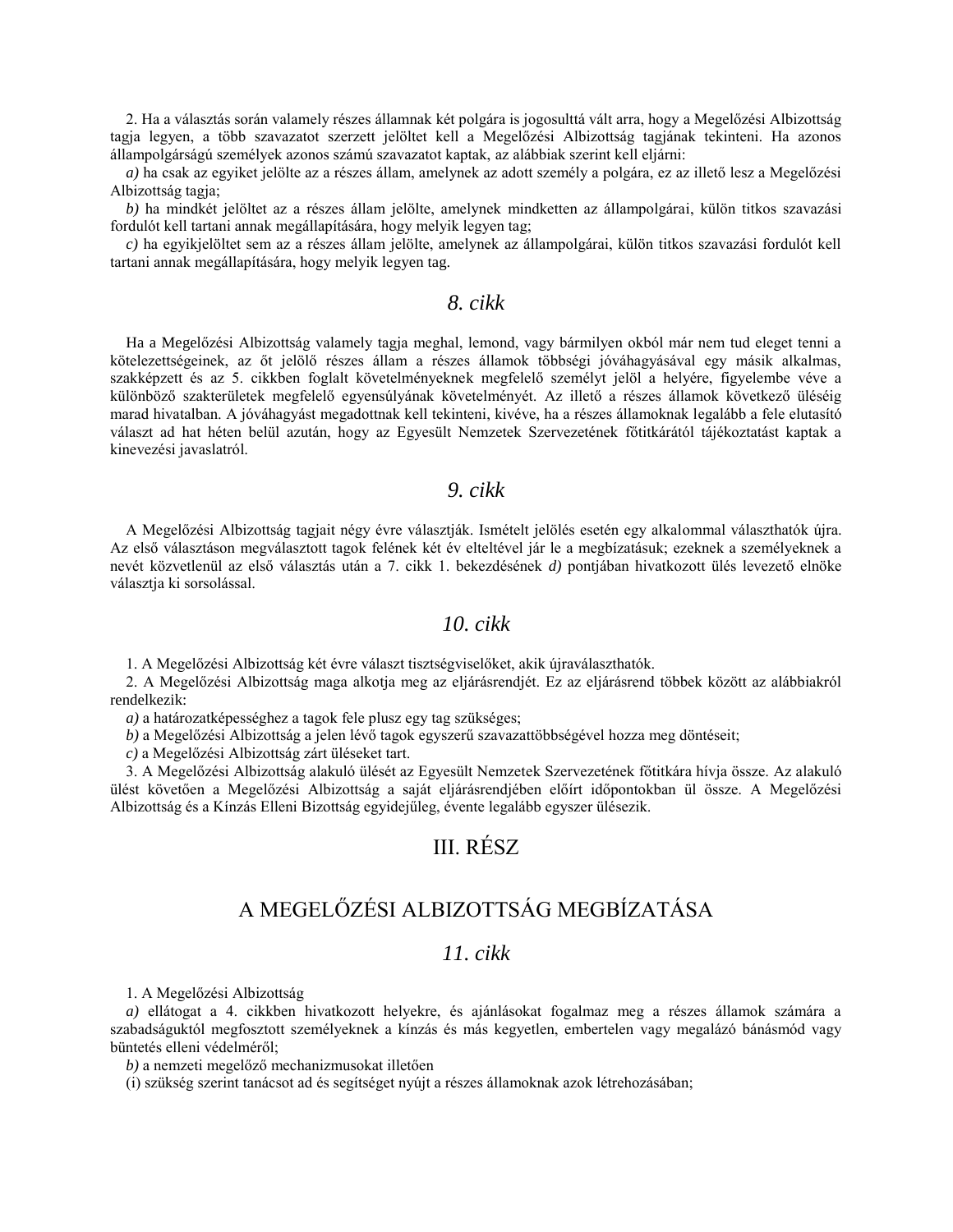(ii) közvetlen és szükség szerint bizalmas kapcsolatot tart fenn a nemzeti megelőző mechanizmusokkal, és azoknak képzést és technikai segítséget kínál, hogy kapacitásukat meg tudják erősíteni;

(iii) tanácsot ad és segítséget nyújt nekik azoknak az igényeknek és eszközöknek az értékeléséhez, amelyek a szabadságuktól megfosztott személyeknek a kínzás és más kegyetlen, embertelen vagy megalázó bánásmód vagy büntetés elleni védelméhez szükségesek;

(iv) ajánlásokat fogalmaz meg és beszámol megfigyeléseiről a részes államok számára, hogy megerősítse a kínzás és más kegyetlen, embertelen vagy megalázó bánásmód vagy büntetés elleni nemzeti megelőző mechanizmusok kapacitását és megbízatását;

*c)* a kínzás általános megakadályozása érdekében együttműködik az Egyesült Nemzetek Szervezetének illetékes szerveivel és mechanizmusaival, valamint azokkal a nemzetközi, regionális és nemzeti intézményekkel vagy szervezetekkel, amelyek célja megerősíteni mindenkinek a védelmét a kínzással és más kegyetlen, embertelen vagy megalázó bánásmóddal vagy büntetéssel szemben.

#### *12. cikk*

Annak érdekében, hogy a Megelőzési Albizottság eleget tehessen a 11. cikkben foglalt megbízatásának, a részes államok vállalják, hogy:

*a)* saját területükön fogadják a Megelőzési Albizottságot, és lehetővé teszik, hogy annak tagjai bejussanak a jelen jegyző könyv 4. cikkében meghatározott fogvatartási helyekre;

*b)* biztosítják a Megelőzési Albizottság által kért valamennyi érdemi tájékoztatást az igények és azon intézkedések értékeléséhez, amelyek a szabadságuktól megfosztott személyek védelmének megerősítéséhez szükségesek a kínzással és más kegyetlen, embertelen vagy megalázó bánásmóddal vagy büntetéssel szemben;

*c)* ösztönzik és megkönnyítik a kapcsolattartást a Megelőzési Albizottság és a nemzeti megelőző mechanizmusok között;

*d)* megvizsgálják a Megelőzési Albizottság ajánlásait, és párbeszédet folytatnak a lehetséges megvalósítási intézkedésekről.

#### *13. cikk*

1. A Megelőzési Albizottság - első alkalommal sorsolással - összeállítja a részes államokba teendő rendszeres látogatások programját, hogy eleget tegyen a 11. cikkben foglalt megbízatásának.

2. A Megelőzési Albizottság egyeztetéseket folytat, majd tájékoztatja a részes államokat a programjáról, hogy azok haladéktalanul megtehessék a szükséges gyakorlati intézkedéseket a későbbi látogatások fogadására.

3. A látogatásokon a Megelőzési Albizottság legalább két tagja vesz részt. Ezeket a tagokat szükség szerint olyan szakértők is elkísérhetik, akik a jelen jegyzőkönyvben szereplő területeken bizonyítottan szakmai tapasztalatokkal és ismeretekkel rendelkeznek, és akiket abból a szakértői névjegyzékből kell kiválasztani, amelyet a részes államok, az Egyesült Nemzetek Szervezete Emberi Jogi Főbiztosa Hivatalának és az Egyesült Nemzetek Szervezete Nemzetközi Bűnmegelőzési Központjának javaslatai alapján állítanak össze. A névjegyzék összeállítása során az érintett részes államok legfeljebb öt nemzeti szakértőre tehetnek javaslatot. Az érintett részes állam kifogást emelhet az ellen, hogy egy adott szakértő részt vegyen a látogatáson. Ebben az esetben a Megelőzési Albizottság más szakértőt javasol.

4. Ha a Megelőzési Albizottság célszerűnek tartja, a terv szerinti látogatás után rövid utólagos látogatást is javasolhat.

# *14. cikk*

1. Annak érdekében, hogy a Megelőzési Albizottság eleget tehessen a megbízatásának, a részes államok az alábbiakat vállalják:

*a)* korlátlan hozzáférést biztosítanak minden információhoz a szabadságuktól megfosztott, a 4. cikk szerinti fogvatartási helyeken őrzött személyek számáról, valamint a fogvatartási helyek számáról és földrajzi helyéről;

*b)* korlátlan hozzáférést biztosítanak minden információhoz az említett személyekkel való bánásmódról, valamint fogva tartásuk körülményeiről;

*c)* az alábbi 2. bekezdésnek megfelelően korlátlan hozzáférést biztosítanak minden fogvatartási helyhez, azok létesítményeihez és helyiségeihez;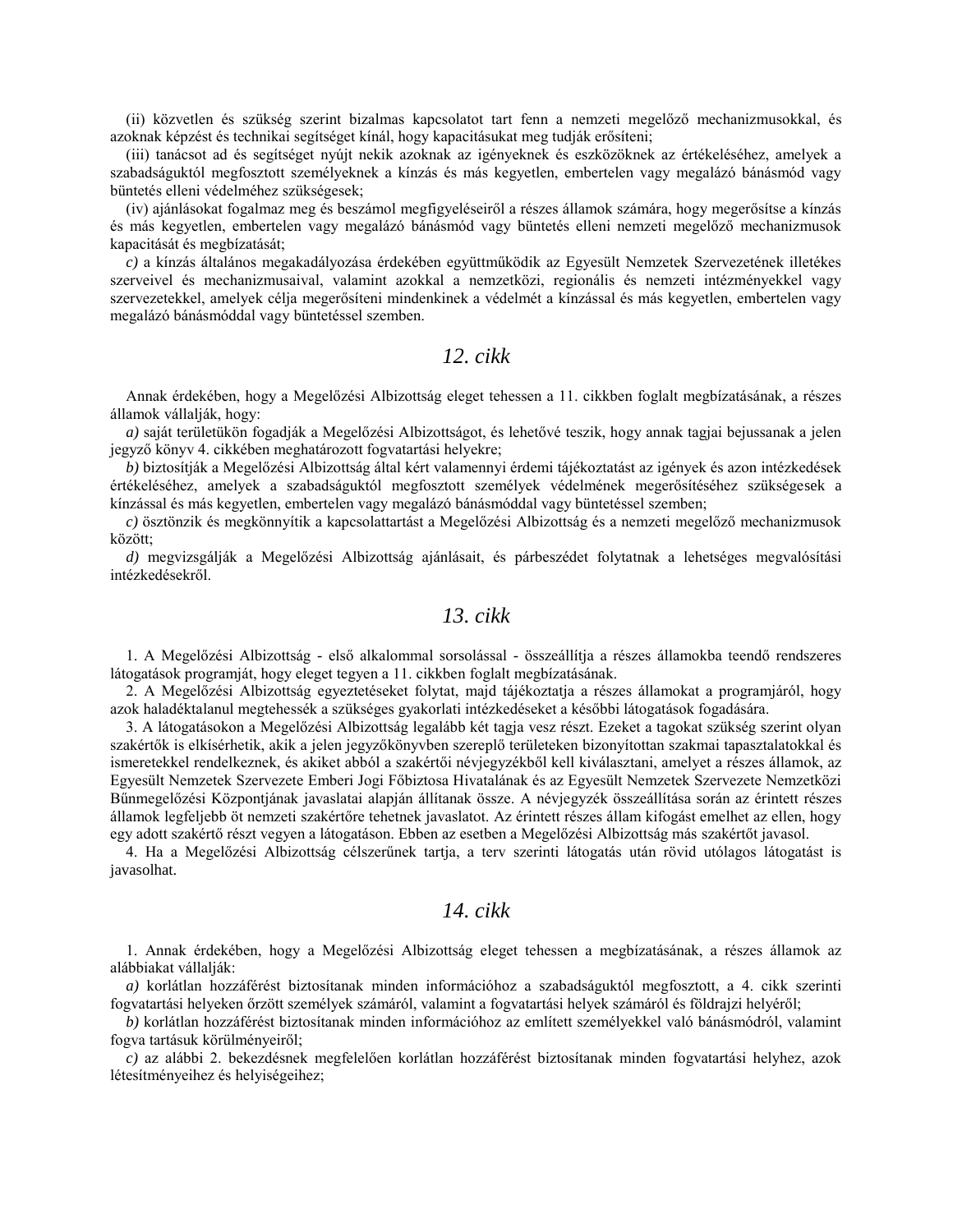*d)* lehetővé teszik a tanúk nélküli, személyes vagy - szükség szerint - tolmácsolással biztosított magánmeghallgatást a szabadságuktól megfosztott személyeknek és minden más olyan személynek, aki a Megelőzési Albizottság véleménye szerint érdemi információval szolgálhat;

*e)* lehetővé teszik, hogy az Albizottság szabadon kiválassza a felkeresni kívánt helyeket és a meghallgatni kívánt személyeket.

2. Valamely meghatározott fogvatartási hely meglátogatása ellen kizárólag akkor lehet kifogást emelni, ha azt olyan sürgős és elháríthatatlan nemzetvédelmi, közbiztonsági, elemi csapással vagy a helyszínen folyó súlyos zavargásokkal kapcsolatos okok indokolják, amelyek ideiglenesen megakadályozzák a látogatást. Valamely részes államban fennálló, kihirdetett szükségállapot nem indokolja a látogatás elleni kifogást.

### *15. cikk*

Semmilyen hatóság és tisztviselő nem rendelhet el, nem alkalmazhat, nem engedélyezhet, és nem tűrhet el semmilyen személy vagy szervezet elleni szankciót, ha az illető a Megelőzési Albizottsággal vagy annak küldötteivel akár valós, akár hamis információkat közölt, és az adott személyt vagy szervezetet semmiféle más jellegű hátrány sem érheti.

# *16. cikk*

1. A Megelőzési Albizottság bizalmasan közli ajánlásait és megfigyeléseit a részes állammal és - adott esetben - a nemzeti megelőző mechanizmussal.

2. A Megelőzési Albizottság akkor hozza nyilvánosságra jelentését az érintett részes állam megjegyzéseivel együtt, ha azt az érintett részes állam kéri. Ha a részes állam a jelentés egy részét nyilvánosságra hozza, a Megelőzési Albizottság részben vagy teljes egészében közzéteheti a jelentést. Az érintett személy kifejezett hozzájárulása nélkül azonban semmiféle személyes adat nem hozható nyilvánosságra.

3. A Megelőzési Albizottság nyilvános éves jelentést tesz közzé tevékenységéről a Kínzás Elleni Bizottság számára.

4. Ha a részes állam megtagadja a 12. és 14. cikk szerinti együttműködést a Megelőzési Albizottsággal, vagy a helyzet javítására szolgáló intézkedéseket a Megelőzési Albizottság ajánlásainak fényében, a Kínzás Elleni Bizottság jogosult a Megelőzési Albizottság tagjainak többségi szavazatával úgy határozni, miután a részes állam lehetőséget kapott állásfoglalásának közzétételére, hogy nyilvános közleményt ad ki az ügyről, vagy nyilvánosságra hozza a Megelőzési Albizottság jelentését.

# IV. RÉSZ

# NEMZETI MEGELŐZŐ MECHANIZMUSOK

# *17. cikk*

Legkésőbb egy évvel a jelen jegyzőkönyv hatálybalépését, ratifikálását vagy a hozzá történő csatlakozást követően minden részes állam köteles fenntartani, kijelölni vagy létrehozni egy vagy több független nemzeti megelőző mechanizmust a kínzások belföldi megelőzésére. A decentralizált egységek által létrehozott mechanizmusokat akkor lehet nemzeti megelőző mechanizmusnak nevezni a jelen jegyzőkönyv alkalmazásában, ha megfelelnek a jelen jegyzőkönyv rendelkezéseinek.

# *18. cikk*

1. A részes államok szavatolják mind a nemzeti megelőző mechanizmusok működésének, mind az azokban dolgozó személyeknek a függetlenségét.

2. A részes államok a szükséges intézkedésekkel biztosítják, hogy a nemzeti megelőző mechanizmus szakértői rendelkezzenek a szükséges képességekkel és szaktudással. Törekednek a nemek egyensúlyára és az adott ország etnikai és kisebbségi csoportjainak megfelelő képviseletére.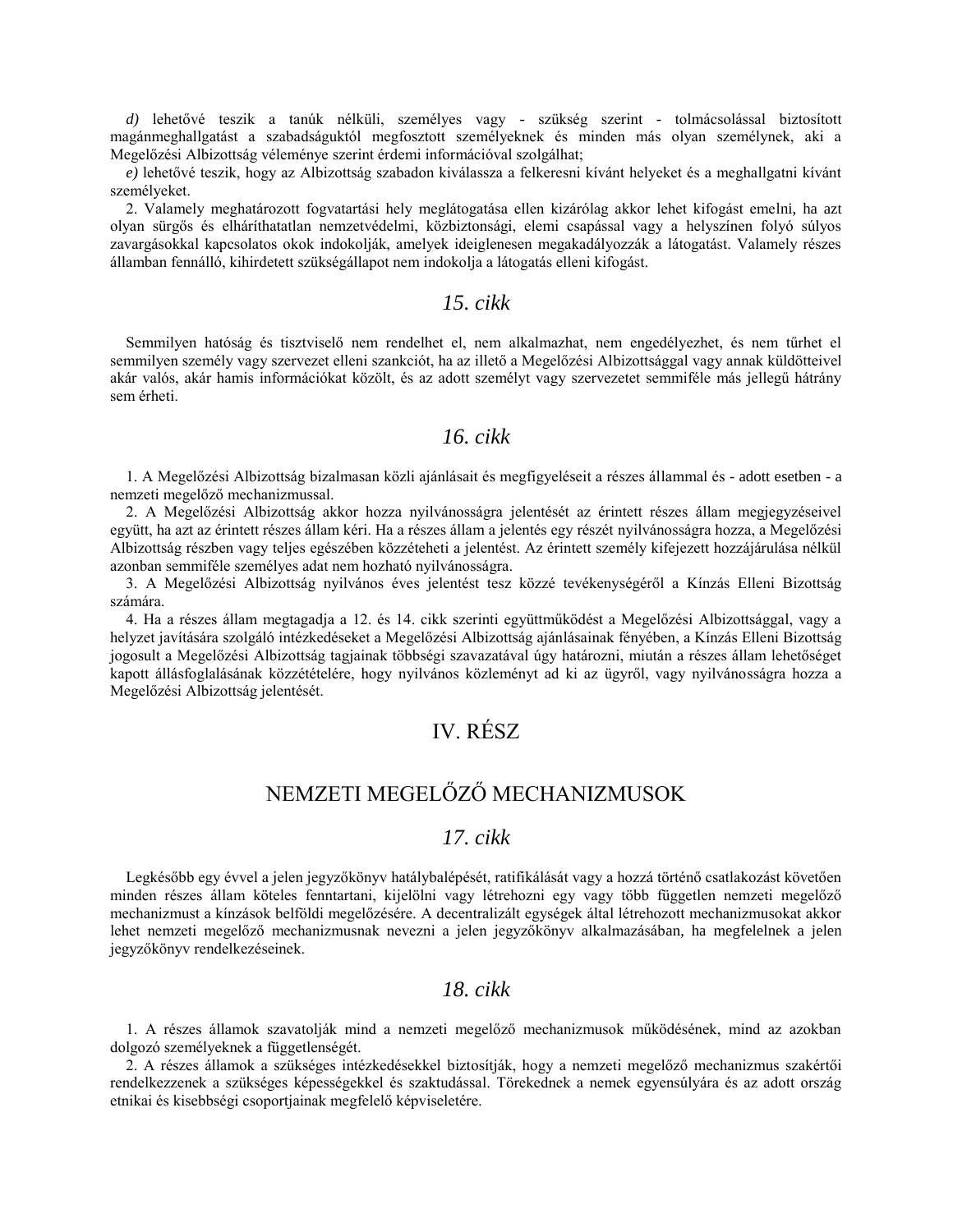3. A részes államok vállalják, hogy biztosítják a nemzeti megelőző mechanizmusok működéséhez szükséges erőforrásokat.

4. A nemzeti megelőző mechanizmusok létrehozásakor a részes államok kellő figyelmet szentelnek az emberi jogok előmozdítása és védelme érdekében létrehozott nemzeti intézmények jogállásával kapcsolatos alapelveknek.

#### *19. cikk*

A nemzeti megelőző mechanizmusokat legalább az alábbiakra kell felhatalmazni:

*a)* a szabadságuktól megfosztott személyekkel való bánásmód rendszeres vizsgálata a 4. cikk szerinti fogvatartási helyeken, hogy szükség szerint megerősítsék a védelmüket a kínzással és más kegyetlen, embertelen vagy megalázó bánásmóddal vagy büntetéssel szemben;

*b)* ajánlások megfogalmazása az illetékes hatóságok számára, hogy javítsák a szabadságuktól megfosztott személyek körülményeit és a velük való bánásmódot, és hogy megakadályozzák a kínzást és más kegyetlen, embertelen vagy megalázó bánásmódot vagy büntetést, figyelembe véve az Egyesült Nemzetek Szervezetének vonatkozó normáit;

*c)* javaslatok és észrevételek benyújtása a hatályos vagy tervezett jogszabályokkal kapcsolatosan.

#### *20. cikk*

Annak érdekében, hogy a nemzeti megelőző mechanizmusok eleget tehessenek megbízatásuknak, a részes államok az alábbiakat vállalják:

*a)* hozzáférést biztosítanak valamennyi információhoz a szabadságuktól megfosztott személyek számáról a 4. cikk szerinti fogvatartási helyeken, valamint a fogvatartási helyek számáról és földrajzi helyéről;

*b)* hozzáférést biztosítanak valamennyi információhoz az említett személyekkel való bánásmódról, valamint fogva tartásuk körülményeiről;

*c)* hozzáférést biztosítanak valamennyi fogvatartási helyhez, azok létesítményeihez és helyiségeihez;

*d)* lehetővé teszik a szabadságuktól megfosztott személyek és minden más olyan személy tanúk nélküli, személyes vagy - szükség szerint - tolmácsolással biztosított magánmeghallgatását, aki a nemzeti megelőző mechanizmus véleménye szerint érdemi információval szolgálhat;

*e)* lehetővé teszik, hogy a mechanizmus szabadon kiválassza a felkeresni kívánt helyeket és a meghallgatni kívánt személyeket;

*f)* biztosítják a jogot a Megelőzési Albizottsággal való kapcsolattartáshoz, annak tájékoztatásához és az azzal való találkozáshoz.

## *21. cikk*

1. Semmilyen hatóság és tisztviselő nem rendelhet el, nem alkalmazhat, nem engedélyezhet, és nem tűrhet el semmilyen személy vagy szervezet elleni szankciót, ha az illető a nemzeti megelőző mechanizmussal akár valós, akár hamis információkat közölt, és az adott személyt vagy szervezetet semmiféle más jellegű hátrány sem érheti.

2. A nemzeti megelőző mechanizmus által gyűjtött bizalmas információkat titkosan kell kezelni. Az érintett személy kifejezett hozzájárulása nélkül semmiféle személyes adat nem hozható nyilvánosságra.

# *22. cikk*

A részes állam illetékes hatóságai megvizsgálják a nemzeti megelőző mechanizmus ajánlásait, és párbeszédet folytatnak azzal a lehetséges megvalósítási intézkedésekről.

# *23. cikk*

A részes államok vállalják, hogy a nemzeti megelőző mechanizmusok éves jelentéseit közzéteszik és terjesztik.

# V. RÉSZ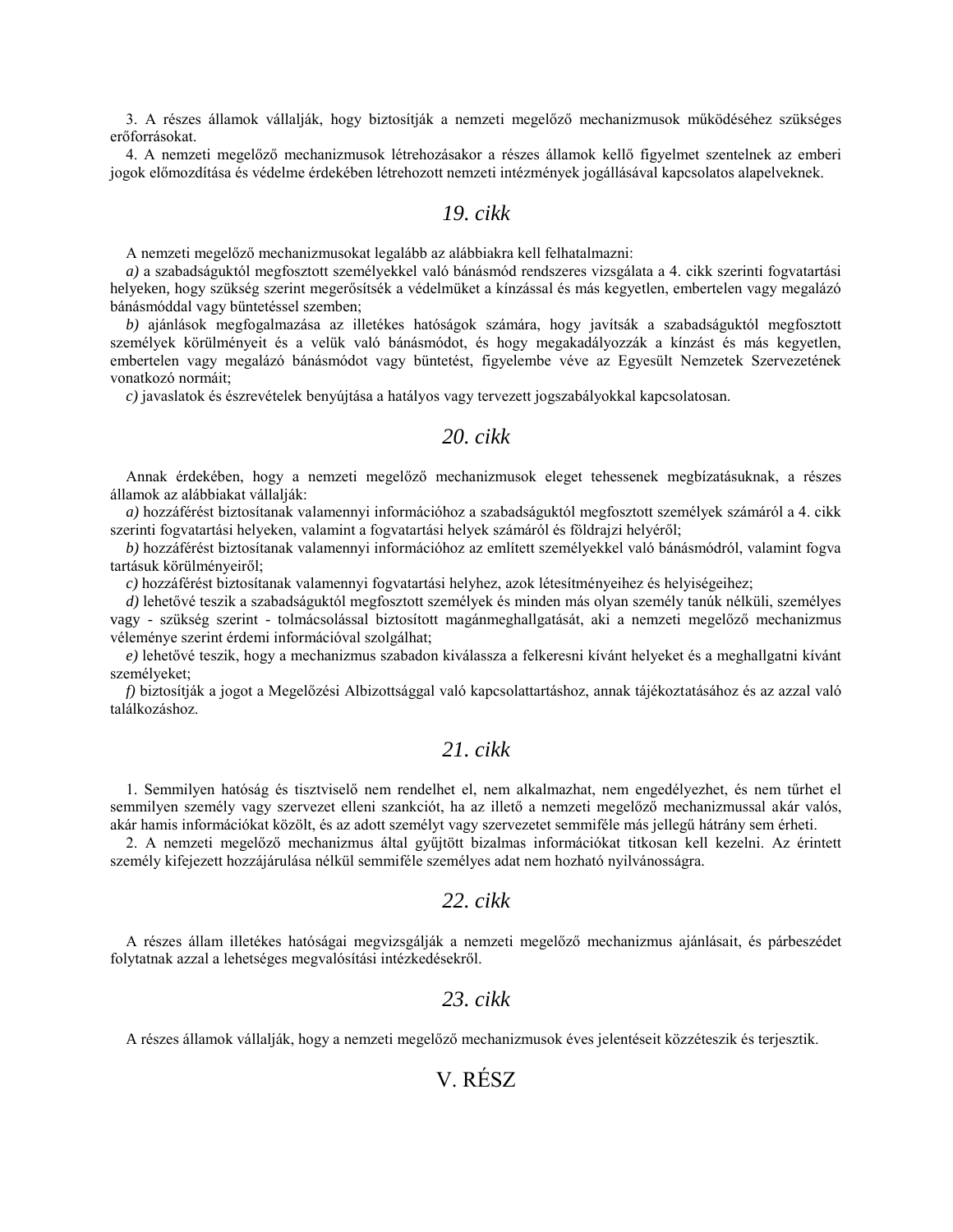### NYILATKOZAT

#### *24. cikk*

1. Ratifikáláskor a részes államok olyan nyilatkozatot tehetnek, amellyel elhalasztják a jelen jegyzőkönyv III. vagy IV. részéből származó kötelezettségeik teljesítését.

2. Ez a halasztás legfeljebb három évig érvényes. A részes állam megfelelő, a hosszabbítási igényt kellően alátámasztó nyilatkozatainak megtétele, illetve a Megelőzési Albizottsággal folytatott egyeztetés után a Kínzás Elleni Bizottság további két évvel meghosszabbíthatja az említett időszakot.

# VI. RÉSZ

# PÉNZÜGYI RENDELKEZÉSEK

# *25. cikk*

1. A Megelőzési Albizottságnak a jelen jegyzőkönyv végrehajtásával kapcsolatban felmerülő költségeit az Egyesült Nemzetek Szervezete viseli.

2. Az Egyesült Nemzetek Szervezetének főtitkára biztosítja annak személyi és tárgyi feltételeit, hogy a Megelőzési Albizottság hatékonyan végre tudja hajtani a jelen jegyzőkönyvből származó feladatait.

# *26. cikk*

1. A Közgyűlés vonatkozó eljárási szabályai szerint egy külön alapot kell létrehozni, amelyet az Egyesült Nemzetek Szervezetének pénzügyi szabályai és rendelkezései alapján kell kezelni, annak érdekében, hogy egy-egy részes állam meglátogatása után elősegítse a Megelőzési Albizottság által megfogalmazott ajánlások végrehajtásának és a nemzeti megelőző mechanizmusok oktatási programjainak finanszírozását.

2. A külön alap finanszírozása a kormányok, kormányközi és civil szervezetek, valamint más állami vagy magánszervezetek önkéntes adományaival történik.

# VII. RÉSZ

# ZÁRÓ RENDELKEZÉSEK

#### *27. cikk*

1. A jelen jegyzőkönyvet bármely állam aláírhatja, amely aláírta az Egyezményt.

2. A jegyzőkönyvet bármely állam ratifikálhatja, amely ratifikálta az Egyezményt vagy csatlakozott ahhoz. A ratifikációs okmányokat az Egyesült Nemzetek Szervezetének főtitkáránál kell letétbe helyezni.

3. A jegyzőkönyvhöz bármely állam csatlakozhat, amely ratifikálta az Egyezményt, vagy csatlakozott ahhoz.

4. A csatlakozás a csatlakozási okmányoknak az Egyesült Nemzetek Szervezetének főtitkáránál való letétbe helyezésével történik.

5. Az Egyesült Nemzetek Szervezetének főtitkára minden olyan államot tájékoztat az egyes ratifikációs vagy csatlakozási okmányok letétbe helyezéséről, amely aláírta a jelen jegyzőkönyvet, vagy csatlakozott ahhoz.

## *28. cikk*

1. A jelen jegyzőkönyv harminc nappal azután lép hatályba, hogy a huszadik ratifikációs vagy csatlakozási okmányt letétbe helyezték az Egyesült Nemzetek Szervezetének főtitkáránál.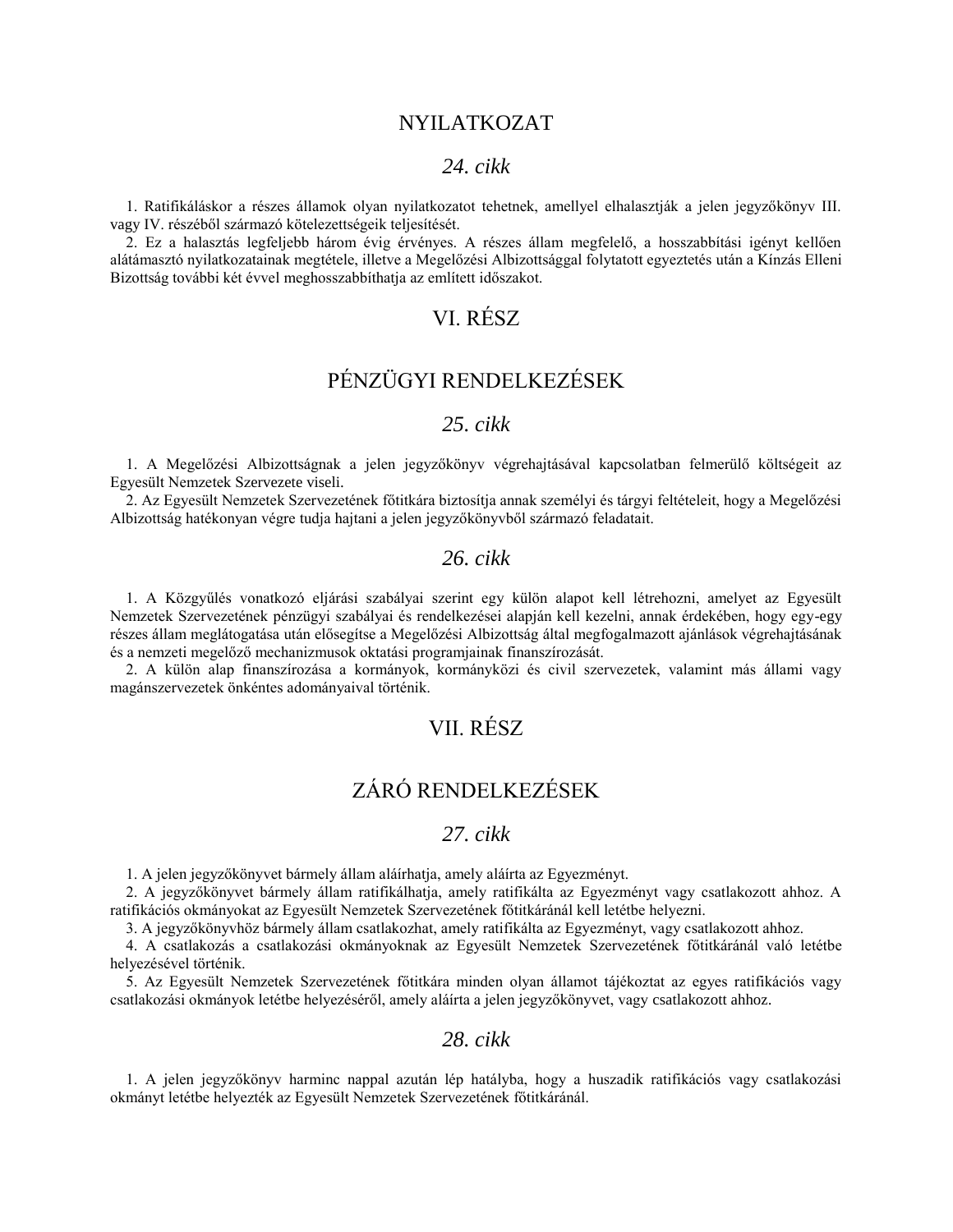2. A jelen jegyzőkönyv a saját ratifikációs vagy csatlakozási okmányának letétbe helyezését követő harmincadik napon lép hatályba minden olyan állam esetében, amely azt követően ratifikálja a jelen jegyzőkönyvet, vagy azt követően csatlakozik ahhoz, hogy az Egyesült Nemzetek Szervezetének főtitkáránál letétbe helyezték a huszadik ratifikációs vagy csatlakozási okmányt.

#### *29. cikk*

A jelen jegyzőkönyvben foglalt rendelkezések korlátozás vagy kivétel nélkül kiterjednek a szövetségi államok minden részére.

#### *30. cikk*

A jelen jegyzőkönyvhöz nem lehet fenntartásokat kapcsolni.

# *31. cikk*

A jelen jegyzőkönyvben foglalt rendelkezések nem érintik a részes államok olyan regionális egyezményekből származó kötelezettségeit, amelyek látogatási rendszert írnak elő a fogvatartási helyeken. A Közgyűlés arra ösztönzi a Megelőzési Albizottságot és az említett regionális egyezmények alapján létrehozott testületeket, hogy a párhuzamosságok elkerülése, valamint a jelen jegyzőkönyv céljainak hatékony megvalósítása érdekében tanácskozzanak és működjenek együtt.

# *32. cikk*

A jelen jegyzőkönyvben foglalt rendelkezések nem érintik a részes államoknak az 1949. augusztus 12-i négy genfi egyezményből és az azokhoz kapcsolódó 1977. június 8-i kiegészítő jegyzőkönyvekből származó kötelezettségeit, sem azt a lehetőséget, hogy bármely részes állam engedélyezze a Vöröskereszt Nemzetközi Bizottságának a fogvatartási helyek meglátogatását a nemzetközi humanitárius jog hatálya alá nem tartozó helyzetekben.

# *33. cikk*

1. Bármely részes állam bármikor felmondhatja a jelen jegyzőkönyvet az Egyesült Nemzetek Szervezetének főtitkárának címzett írásbeli értesítéssel, aki ezt követően tájékoztatja a jelen jegyzőkönyvben és az Egyezményben részes államokat. A felmondás egy évvel azután lép hatályba, hogy a főtitkár átvette az arról szóló értesítést.

2. A felmondás nem mentesíti a részes államot a jelen jegyzőkönyvből származó azon kötelezettségei alól, amelyek a felmondás hatálybalépését megelőző cselekményekre vagy helyzetekre vonatkoznak, illetve azon intézkedések alól, amelyek megtételét a Megelőzési Albizottság határozza el, vagy határozhatja el az érintett részes állammal szemben. Ezenkívül a felmondás semmilyen módon nem érinti azon ügyek további vizsgálatát, amelyekkel a Megelőzési Albizottság már a felmondás hatálybalépése előtt kezdett foglalkozni.

3. A részes állam felmondásának hatálybalépése után a Megelőzési Albizottság már nem kezdheti meg az adott állam újabb ügyeinek vizsgálatát.

# *34. cikk*

1. Bármely részes állam javasolhatja a jelen jegyzőkönyv módosítását, amelyet az Egyesült Nemzetek Szervezetének főtitkárához kell benyújtania. A főtitkár ezt követően közli a részes államokkal a jelen jegyzőkönyvre vonatkozó módosító javaslatot, és felkéri őket annak közlésére, hogy kívánják-e konferencia keretében megvitatni és megszavazni a javaslatot. Ha a tájékoztatástól számított négy hónapon belül a részes államoknak legalább az egyharmada támogatja a konferencia összehívását, a főtitkár összehívja a konferenciát az Egyesült Nemzetek Szervezetének égisze alatt. Azon módosító javaslatokat, amelyeket a konferencián részt vevő és szavazó részes államok kétharmados többséggel elfogadtak, az Egyesült Nemzetek Szervezetének főtitkára jóváhagyás céljából beterjeszti a részes államoknak.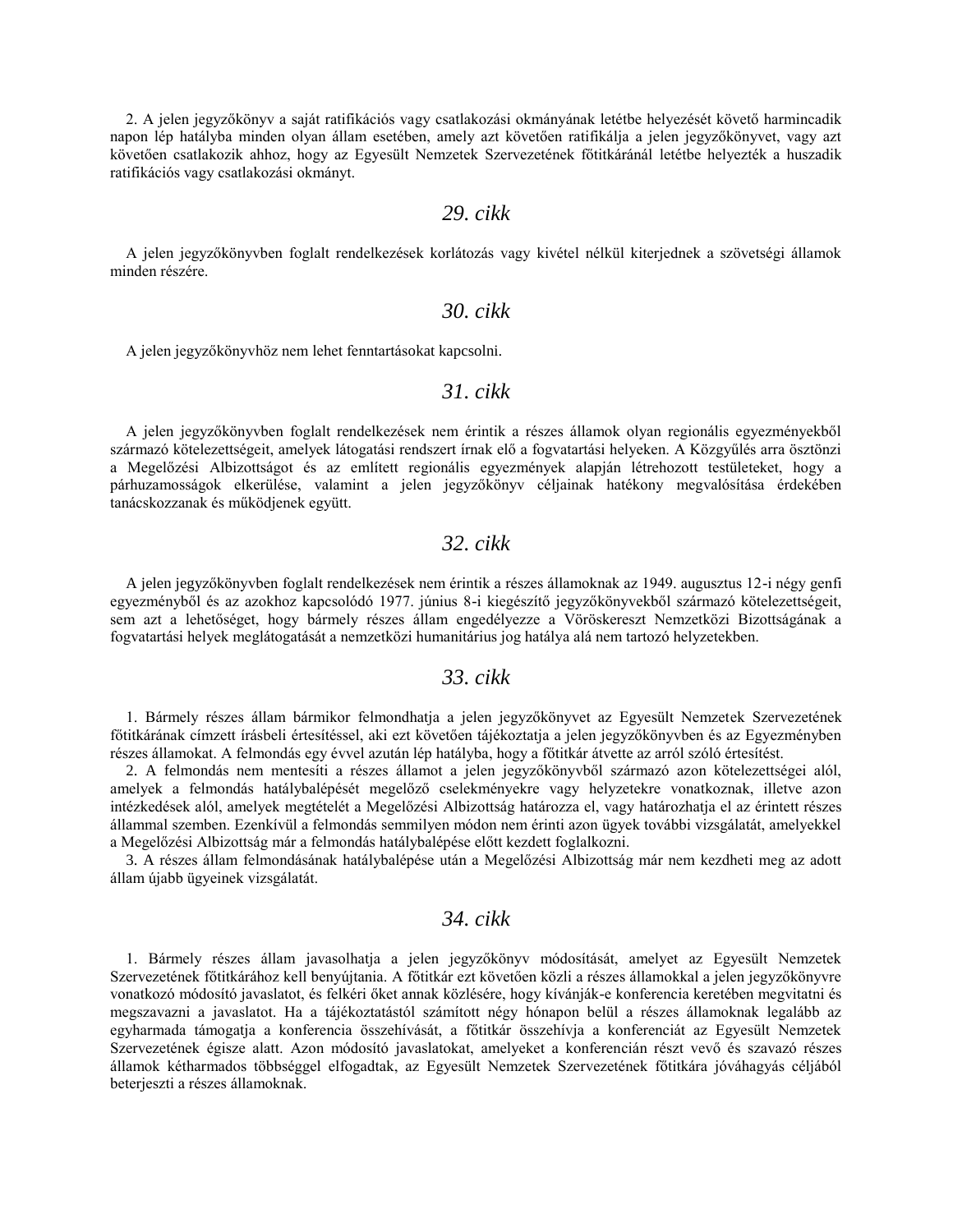2. A jelen cikk 1. bekezdése szerint jóváhagyott módosító javaslat akkor lép hatályba, amikor azt a jelen jegyzőkönyv részes államai - saját alkotmányos eljárásaik szerint - kétharmados többséggel elfogadták.

3. A módosítások a hatálybalépésüket követően kötelező érvényűek az azokat elfogadó részes államokra nézve, a többi részes államra nézve pedig továbbra is érvényesek a jelen jegyzőkönyv rendelkezései és az általuk elfogadott korábbi módosítások.

#### *35. cikk*

A Megelőzési Albizottság és a nemzeti megelőző mechanizmusok tagjait megilletik mindazok a kiváltságok és mentességek, amelyek feladataik független ellátásához szükségesek. A Megelőzési Albizottság tagjait megilletik mindazok a kiváltságok és mentességek, amelyeket az Egyesült Nemzetek Szervezetének kiváltságairól és mentességeiről szóló 1946. február 13-i egyezmény 22. szakasza határoz meg, az említett egyezmény 23. szakaszában foglalt feltételek mellett.

# *36. cikk*

Egy-egy részes államban tett látogatás során a Megelőzési Albizottság tagjai a jelen jegyzőkönyvben foglalt rendelkezések és célok, valamint az általuk élvezett kiváltságok és mentességek sérelme nélkül kötelesek:

*a)* tiszteletben tartani a meglátogatott állam törvényeit és jogszabályait;

*b)* tartózkodni minden olyan cselekménytől vagy tevékenységtől, amely összeférhetetlen feladataik pártatlan és nemzetközi jellegével.

# *37. cikk*

1. A jelen jegyzőkönyvet, amelynek arab, kínai, angol, francia, orosz és spanyol nyelvű változatai egyformán hitelesek, az Egyesült Nemzetek Szervezetének főtitkáránál kell letétbe helyezni.

2. Az Egyesült Nemzetek Szervezetének főtitkára minden állam számára hiteles másolatot küld a jelen jegyzőkönyvről."

**4. §** A jegyzőkönyv 24. cikke alapján a Magyar Köztársaság a jegyzőkönyv kötelező hatályának elismerésekor a jegyzőkönyvhöz nyilatkozatot tesz. A nyilatkozat hiteles angol nyelvű szövege és annak hivatalos magyar nyelvű fordítása a következő:

"In accordance with Article 24 of the Optional Protocol to the Convention against Torture and Other Cruel, Inhuman or Degrading Treatment or Punishment, the Republic of Hungary declares the postponement for three years of the implementation of the obligations under Part IV of the Optional Protocol, concerning national preventive mechanisms."

"A Magyar Köztársaság a kínzás és más kegyetlen, embertelen vagy megalázó bánásmód vagy büntetés elleni egyezmény fakultatív jegyzőkönyvének 24. cikkével összhangban kijelenti, hogy a fakultatív jegyzőkönyv IV. részéből származó, a nemzeti megelőző mechanizmussal kapcsolatos kötelezettségeinek teljesítését három évvel elhalasztja."

**5. §** (1) E törvény - a (2)-(4) bekezdésben meghatározott kivételekkel - a kihirdetését követő napon lép hatályba.

(2) E törvény 2. és 3. §-a a jegyzőkönyv 28. cikk 2. bekezdésében meghatározott időpontban lép hatályba.

(3) E törvény 8-10. §-a 2015. január 1-jén lép hatályba.

(4) E törvény 11. §-a 2012. január 2-án lép hatályba.

(5) A jegyzőkönyv, illetve e törvény 2. és 3. §-a hatálybalépésének naptári napját a külpolitikáért felelős miniszter annak ismertté válását követően a Magyar Közlönyben haladéktalanul közzétett egyedi határozatával állapítja meg.

(6) Az e törvény végrehajtásához szükséges intézkedésekről a büntetés-végrehajtásért felelős miniszter, a honvédelemért felelős miniszter, az idegenrendészetért és menekültügyért felelős miniszter, az igazságügyért felelős miniszter, az oktatásért felelős miniszter és a rendészetért felelős miniszter gondoskodik.

**6. §** (1) Az alapvető jogok biztosáról szóló 2011. évi CXI. törvény 1. § (1) bekezdése a következő szöveggel lép hatályba:

"(1) Az alapvető jogok biztosa - az Alaptörvényben meghatározott feladat- és hatásköre mellett - az e törvényben meghatározott feladat- és hatásköröket gyakorol."

(2) Az alapvető jogok biztosáról szóló 2011. évi CXI. törvény 1. §-a a következő (3) bekezdéssel kiegészülve lép hatályba: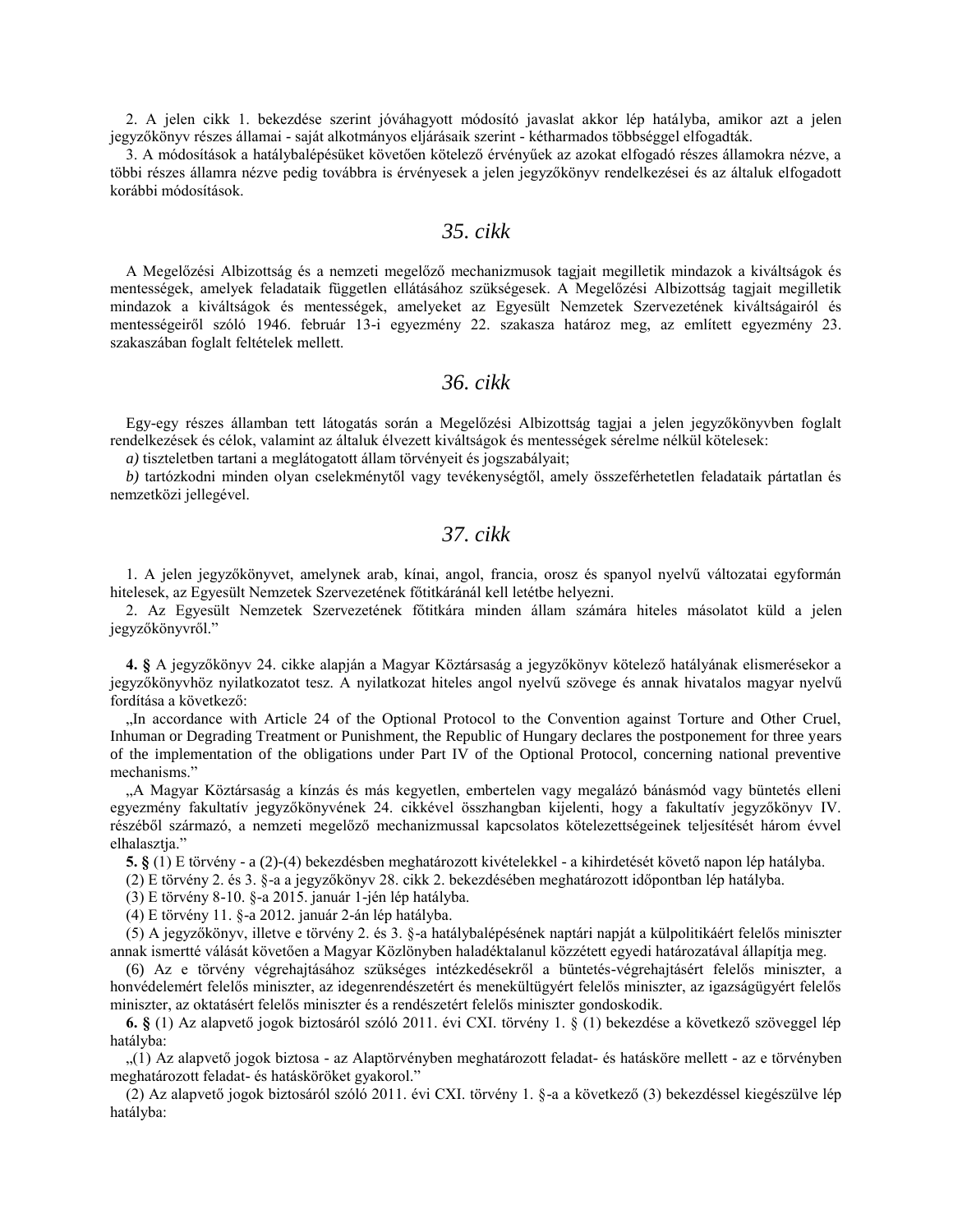"(3) Az alapvető jogok biztosa tevékenysége során - különösen hivatalból indított eljárások lefolytatásával megkülönböztetett figyelmet fordít a 2007. évi XCII. törvénnyel kihirdetett, a fogyatékossággal élő személyek jogairól szóló egyezmény végrehajtásának segítésére, védelmére és ellenőrzésére."

**7. §** Az alapvető jogok biztosáról szóló 2011. évi CXI. törvény

*a)* 22. § (1) bekezdés *b)* pontja a "dokumentumokba és az informatikai eszközökkel kezelt adatnyilvántartó rendszerek adatállományába" szövegrész helyett a "vizsgált üggyel összefüggésbe hozható összes iratba";

*b)* 40. § (2) bekezdés *a)* pontja a "külön fejezetben bemutatva az 1. § (2) bekezdésében" szövegrész helyett a "külön fejezetekben bemutatva az 1.  $\S$  (2) és (3) bekezdésében" szöveggel lép hatályba.

**8. §** Az alapvető jogok biztosáról szóló 2011. évi CXI. törvény 2. §-a a következő (6) bekezdéssel egészül ki:

"(6) Az alapvető jogok biztosa ellátja a 2011. évi CXLIII. törvénnyel kihirdetett, a kínzás és más kegyetlen, embertelen vagy megalázó bánásmód vagy büntetés elleni egyezmény fakultatív jegyzőkönyve 3. cikke szerinti nemzeti megelőző mechanizmus feladatait."

**9. §** Az alapvető jogok biztosáról szóló 2011. évi CXI. törvény a következő III/A. Fejezettel egészül ki:

## *"III/A. FEJEZET*

# *AZ ALAPVETŐ JOGOK BIZTOSÁNAK ELJÁRÁSA ÉS INTÉZKEDÉSEI A NEMZETI MEGELŐZŐ MECHANIZMUS KERETÉBEN*

39/A. § Ha az alapvető jogok biztosa a 2011. évi CXLIII. törvénnyel kihirdetett, a kínzás és más kegyetlen, embertelen vagy megalázó bánásmód vagy büntetés elleni egyezmény fakultatív jegyzőkönyve (a továbbiakban: Jegyzőkönyv) 3. cikke szerinti nemzeti megelőző mechanizmus (a továbbiakban: nemzeti megelőző mechanizmus) feladatainak teljesítése körében jár el, eljárására a III. fejezet rendelkezéseit az e fejezetben foglalt eltérésekkel kell alkalmazni.

39/B. § (1) A nemzeti megelőző mechanizmus feladatainak teljesítése érdekében az alapvető jogok biztosa a Jegyzőkönyv 4. cikke szerinti fogvatartási helyen (a továbbiakban: fogvatartási hely) szabadságuktól megfosztott személyekkel való bánásmódot - a 18. § (1)-(7) bekezdésére tekintet nélkül - beadvány és felmerült visszásság hiányában is rendszeresen vizsgálja.

(2) Az alapvető jogok biztosa a 21. § (1) bekezdésében foglaltak mellett a vizsgálata során adatokat, felvilágosítást és iratmásolatokat kérhet a vizsgált hatóságtól a fogvatartási helyek számáról és földrajzi helyéről, valamint a fogvatartási helyeken lévő, szabadságuktól megfosztott személyek számáról, a velük való bánásmódról és fogva tartásuk körülményeiről.

(3) A helyszíni ellenőrzés során az alapvető jogok biztosa

*a)* a fogvatartási helyekre és a vizsgált hatóság egyéb helyiségeibe korlátozás nélkül beléphet,

*b)* a fogvatartási helyek számára és földrajzi helyére, valamint a fogvatartási helyeken lévő, szabadságuktól megfosztott személyek számára, a velük való bánásmódra és fogva tartásuk körülményeire vonatkozó összes iratba korlátozás nélkül betekinthet, azokról kivonatot és másolatot készíthet,

*c)* a vizsgált hatóság bármely munkatársát meghallgathatja, és

*d)* a szabadságától megfosztott bármely személyt meghallgathat.

(4) A (3) bekezdés *c)* és *d)* pontja szerinti meghallgatáson az alapvető jogok biztosán és a meghallgatott személyen kívül más csak akkor vehet részt, ha a részvételéhez az alapvető jogok biztosa hozzájárult.

39/C. § A nemzeti megelőző mechanizmus feladatainak teljesítéséről az alapvető jogok biztosa évente átfogó jelentést készít, amelyet a Hivatal honlapján közzé kell tenni.

39/D. § (1) A nemzeti megelőző mechanizmus feladatainak teljesítése körében az alapvető jogok biztosa személyesen és a nemzeti megelőző mechanizmus feladatainak teljesítésére általa felhatalmazott munkatársai útján is eljárhat. A 21., 22. és a 26. §, valamint a 27. § (1) bekezdése és a 39/B. § szerinti jogosultságok az alapvető jogok biztosának a felhatalmazása alapján eljáró munkatársait is megilletik, illetve a 25. § szerinti együttműködési kötelezettség velük szemben is fennáll.

(2) Az alapvető jogok biztosának a nemzeti megelőző mechanizmus feladatainak teljesítésére felhatalmazott munkatársa e feladatok teljesítése körében - ha megfelelő szintű személyi biztonsági tanúsítvánnyal rendelkezik - a minősített adatot a minősített adat védelméről szóló törvényben meghatározott felhasználói engedély nélkül is megismerheti.

(3) Az alapvető jogok biztosának a nemzeti megelőző mechanizmus feladatainak teljesítésére legalább tizenegy munkatársát fel kell hatalmaznia. A felhatalmazott munkatársak a szabadságuktól megfosztott személyekkel való